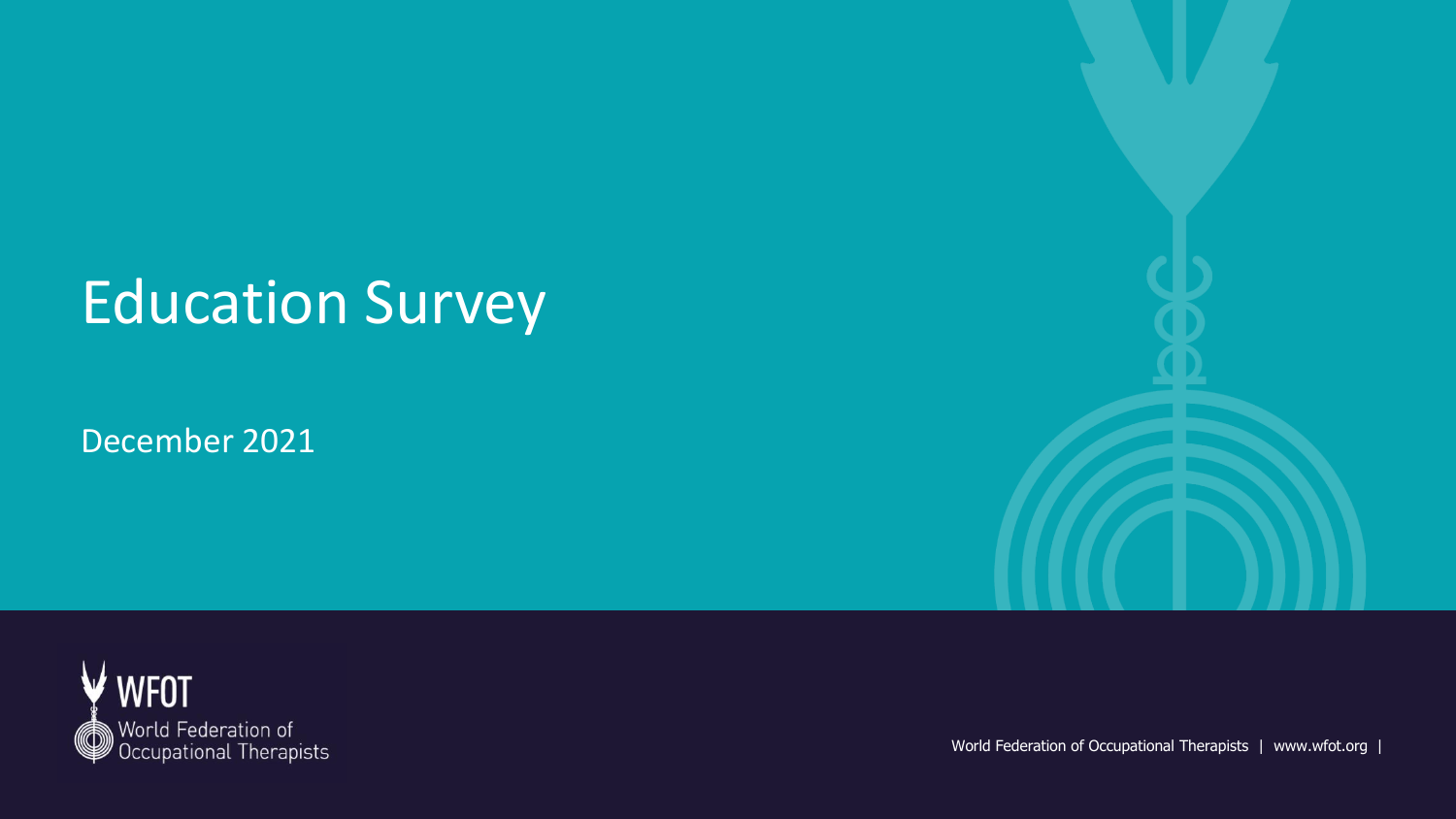## Introduction

- 98 WFOT member organisations were surveyed regarding occupational therapy education in their country
- A questionnaire was circulated by email from WFOT March 26, 2021
- Data was collected by online survey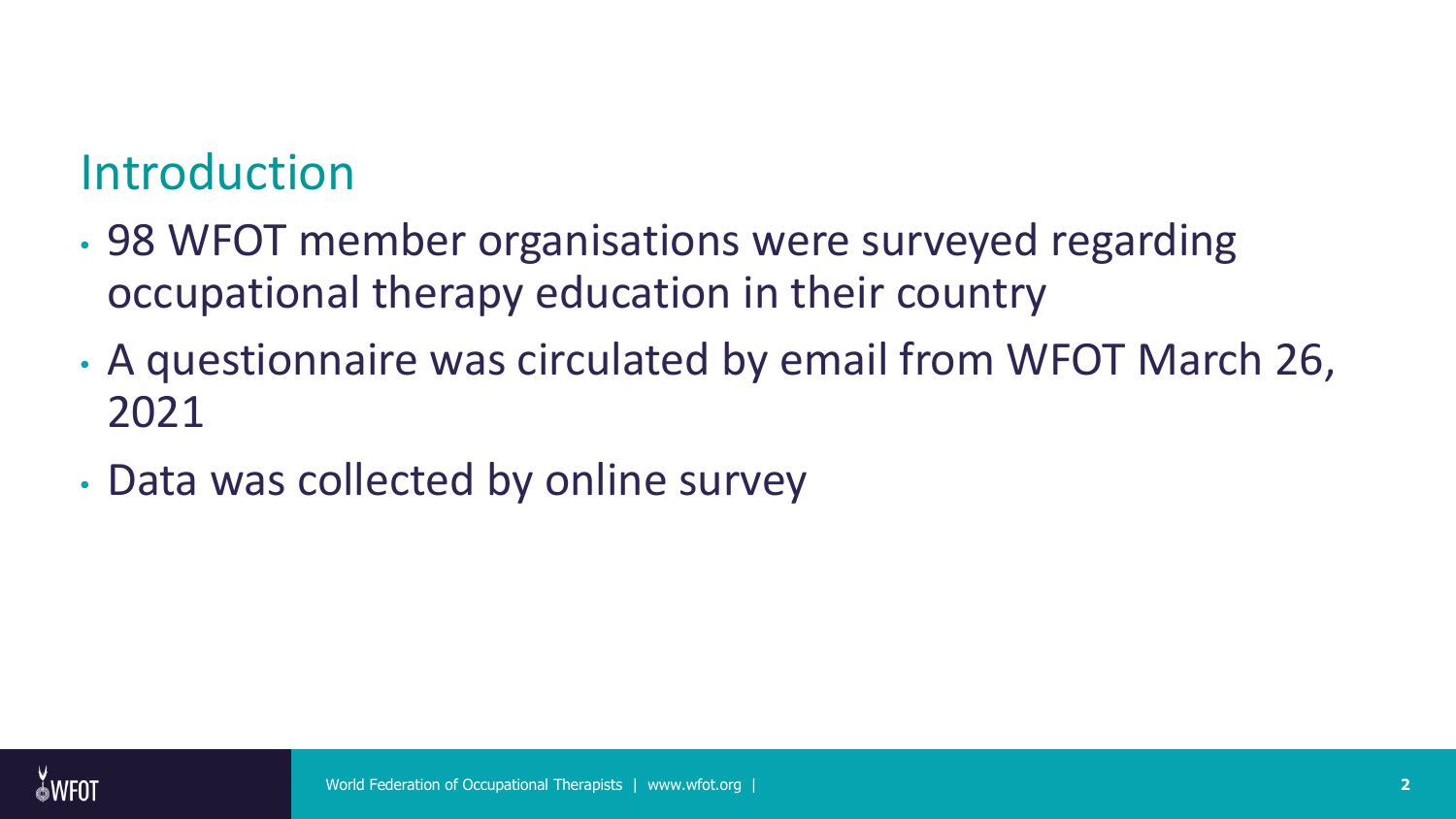### Purpose

To inform future planning regarding the education of occupational therapists, the survey sought information in relation to:

- Entry level education standards for occupational therapists
- Entry level competency frameworks for occupational therapists
- Transitioning occupational therapy education from diploma to degree level (where applicable)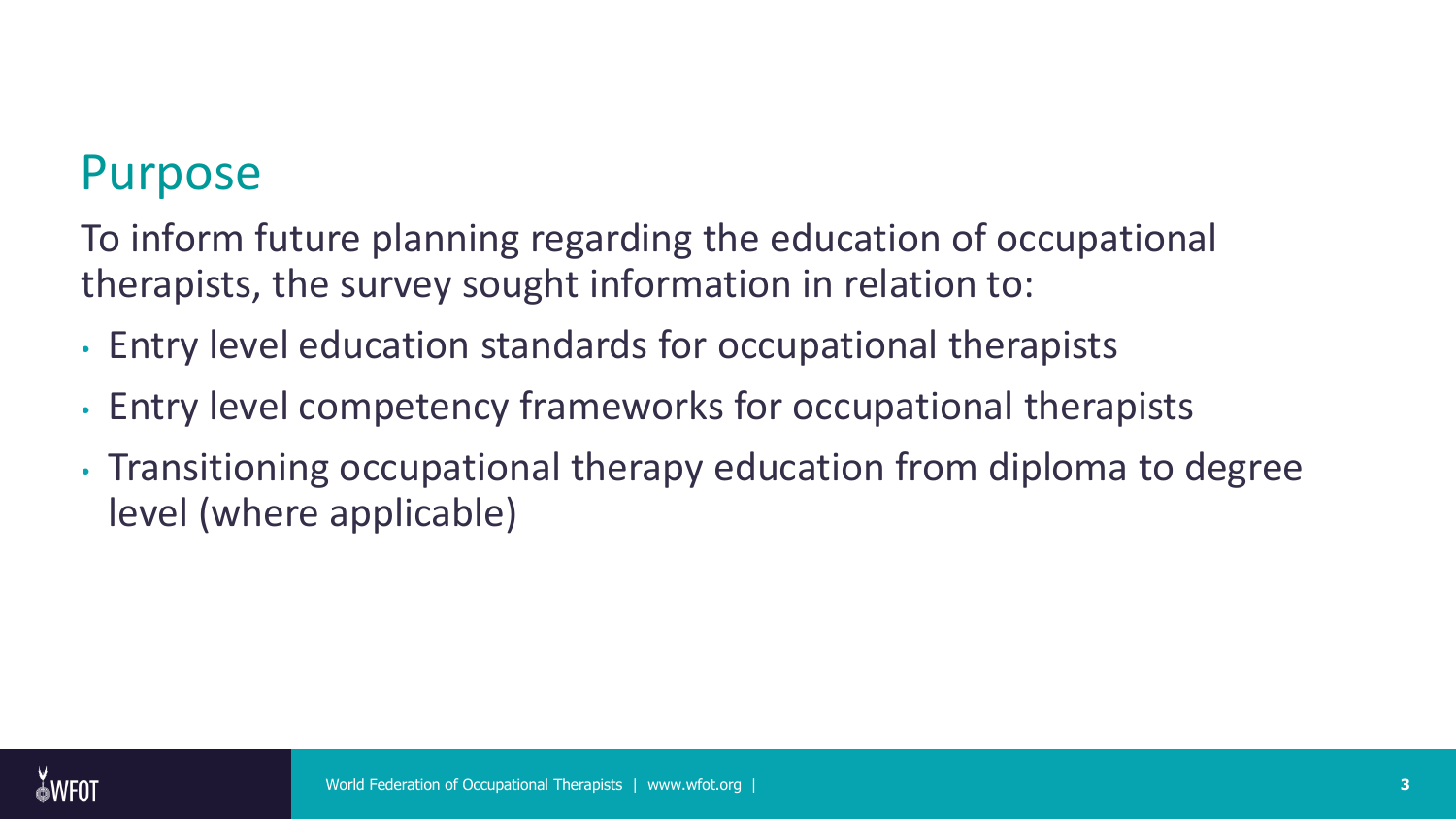### Response

83 responses were received 85% response rate

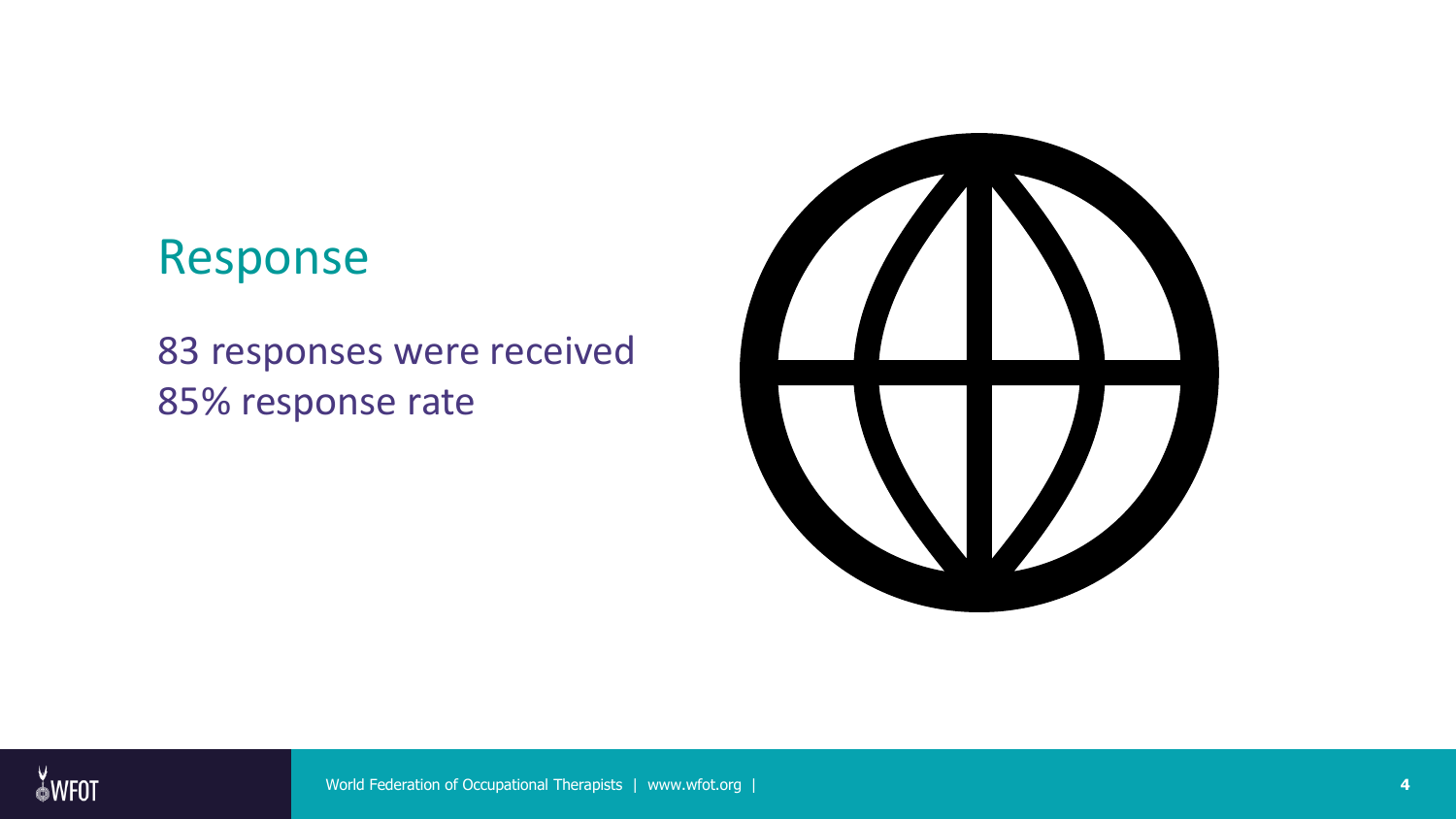## Responding Member Organisations

- Argentina
- Armenia
- Australia
- Austria
- Bahamas
- Bangladesh
- Belgium
- Bermuda
- Bosnia & Herzegovina
- Botswana
- Brazil
- Bulgaria
- Germany • Canada

• France

• Guyana

• Iceland

• Indonesia

• India

• Iran

• Ireland

• Hong Kong

• Haiti

- Ghana
- 
- Colombia
- 
- 
- Republic
- Estonia
- Faroe
	- Islands
- Chile
- China
- 
- Croatia
- Denmark
- Dominican
	-
	- - Israel
- Italy • Finland
- Jamaica
- Japan
- Jordan
- Kazakhstan
- Kenya
- Korea
- Latvia
	- Lebanon
	- Lithuania
	- Luxembourg
- Macau
	- Malaysia
- Malta
- Mauritius
- Mexico
- Mongolia
- Morocco
- Netherlands
- New Zealand
- Norway
- Panama
- -
	- Poland
- Portugal
- 
- 
- 
- 
- 
- 
- 
- 
- Peru
- Philippines
- 
- 
- Romania
- Russia
- Rwanda

• Serbia

• Saudi Arabia

• Singapore

• Slovenia

• Spain

• Sri Lanka

- Tunisia
- Uganda • Seychelles
	- Ukraine

• Sweden

• Taiwan

• Tanzania

• Thailand

• Switzerland

- United Kingdom
- United States of America • South Africa
	- Venezuela
	- Zimbabwe

 $W$ FOT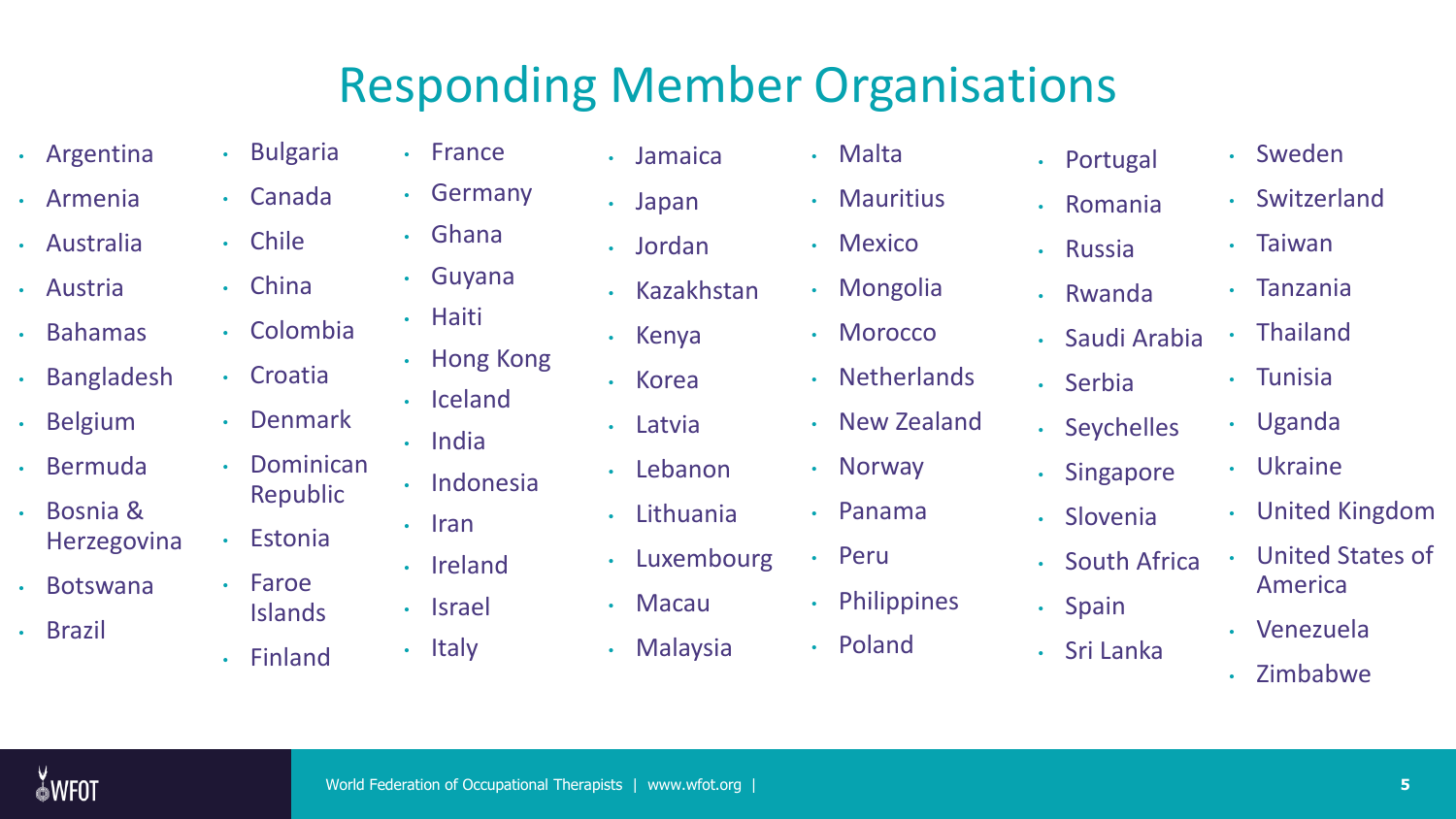

#### Role of Respondent (n= 83)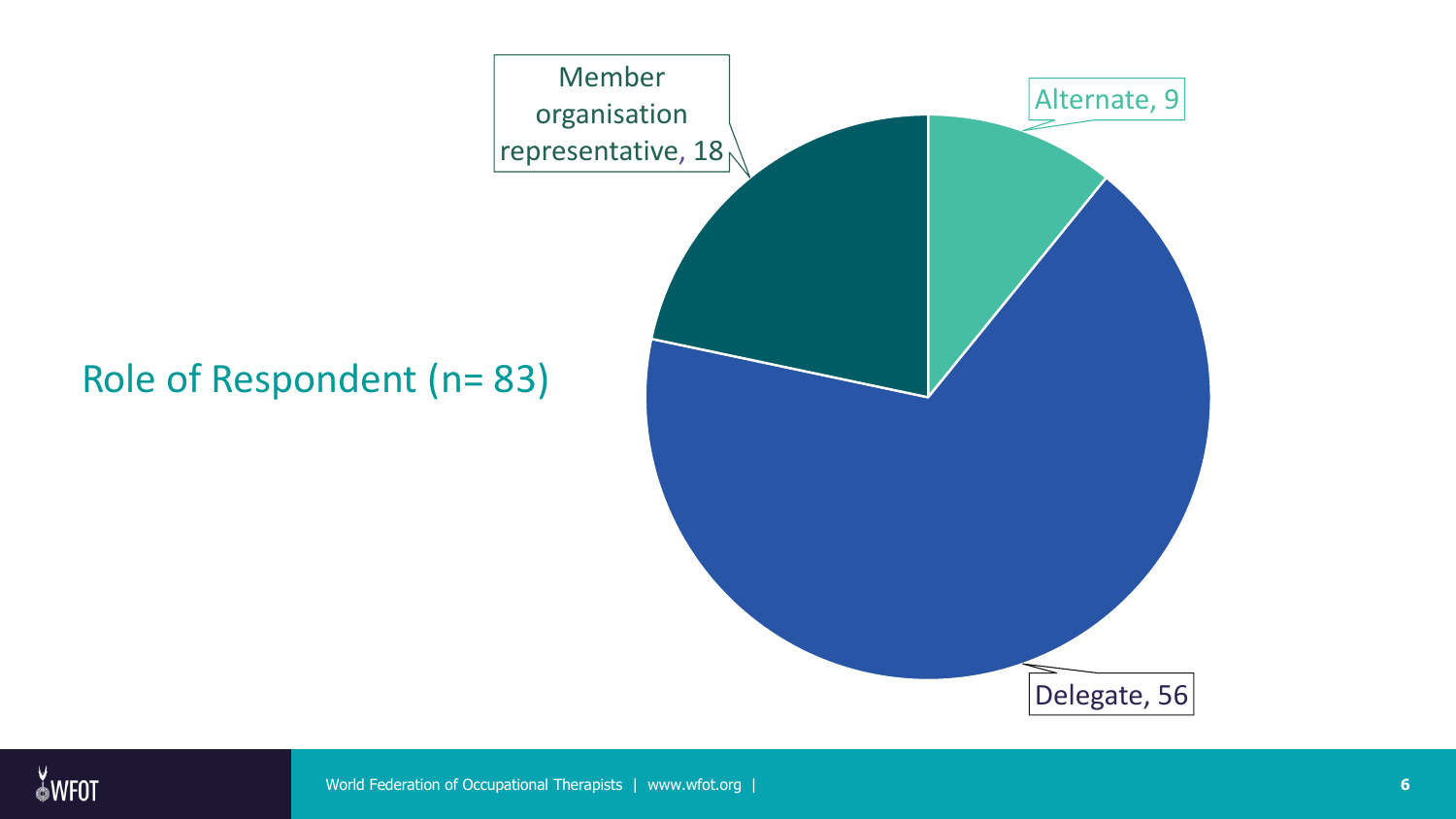## Entry Level Education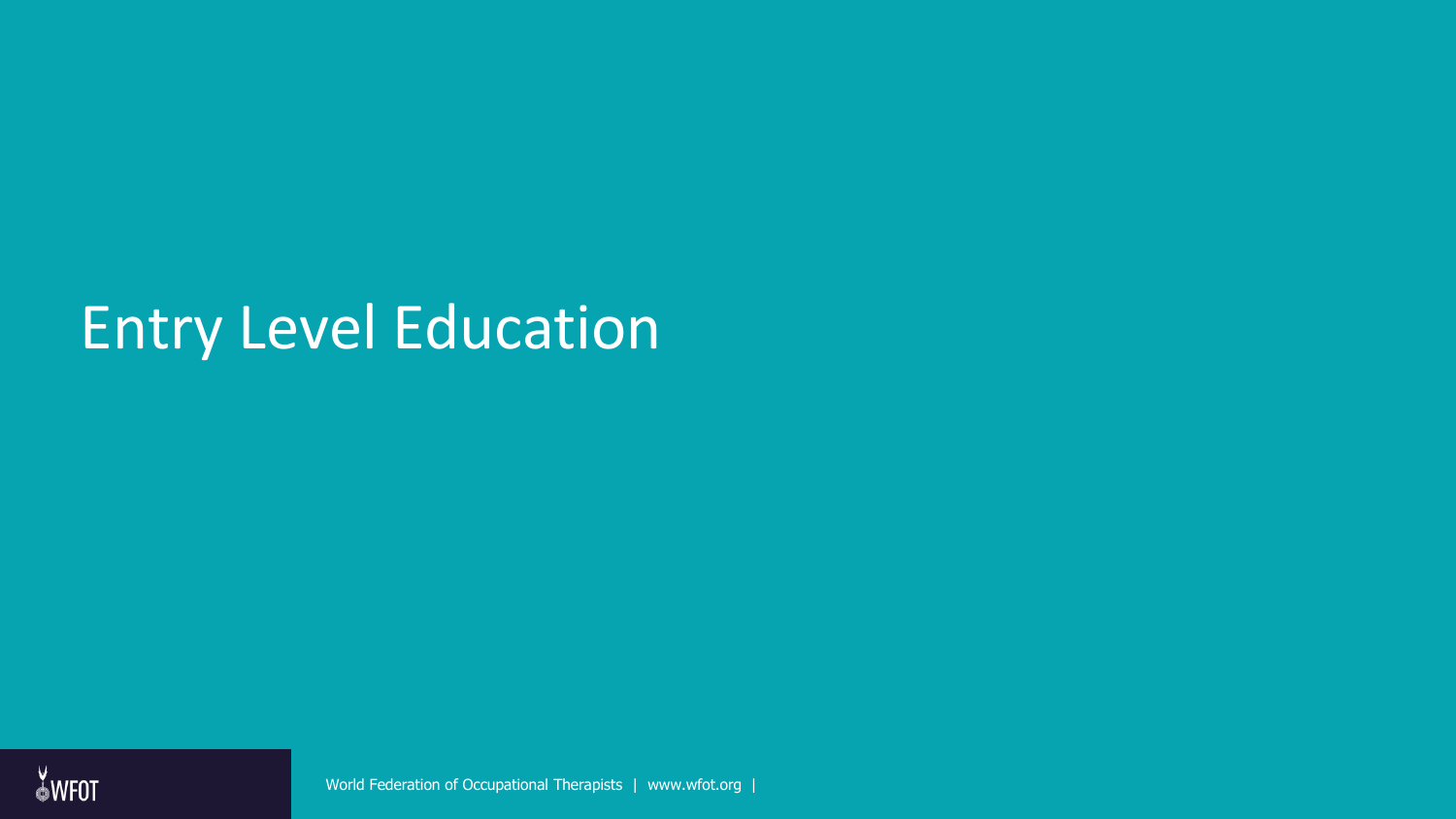Are education programmes funded/ regulated by government agencies in your country? (n= 83)

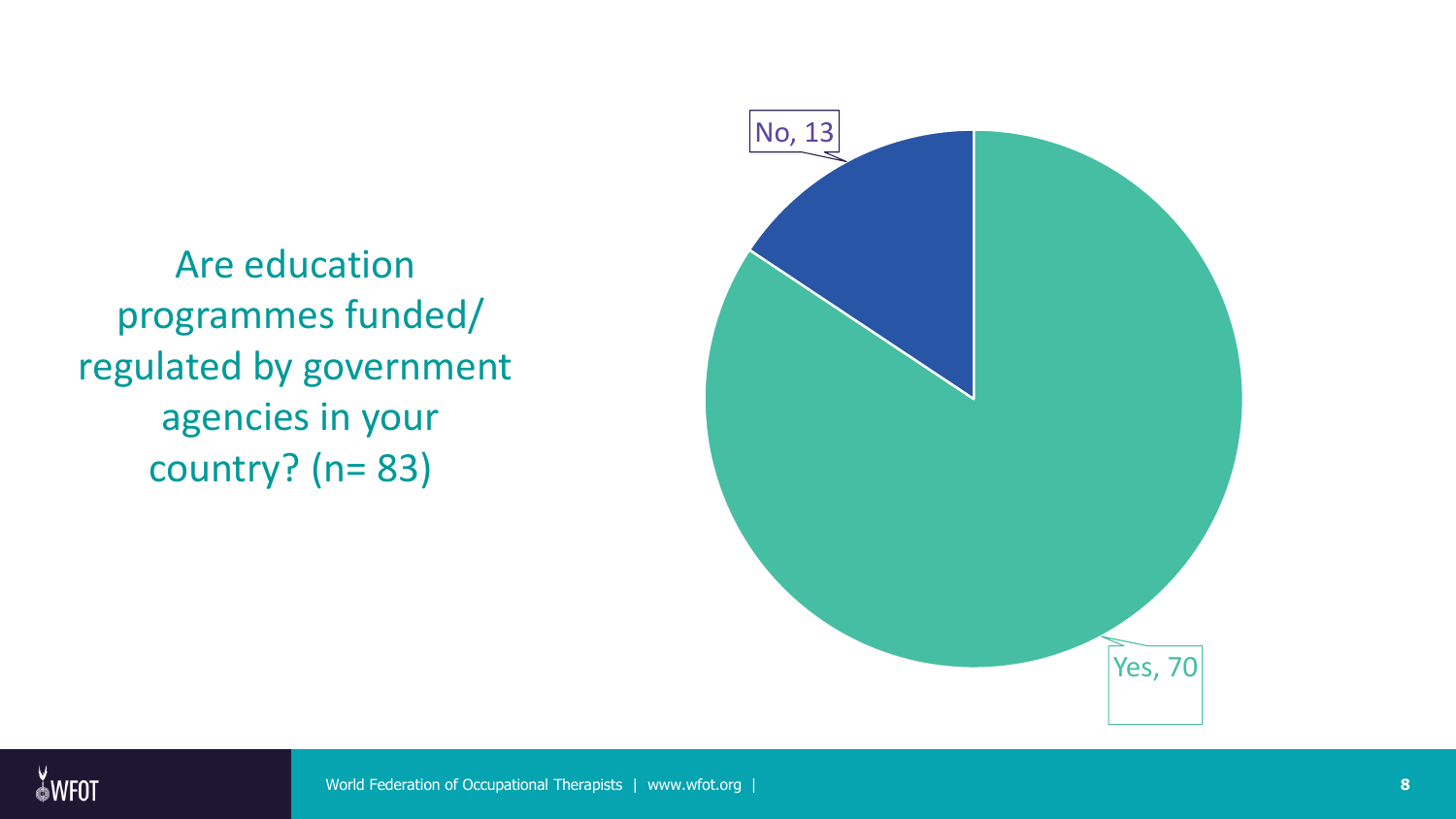

Is government registration/approval required to practice as an occupational therapist in your country? (n= 83)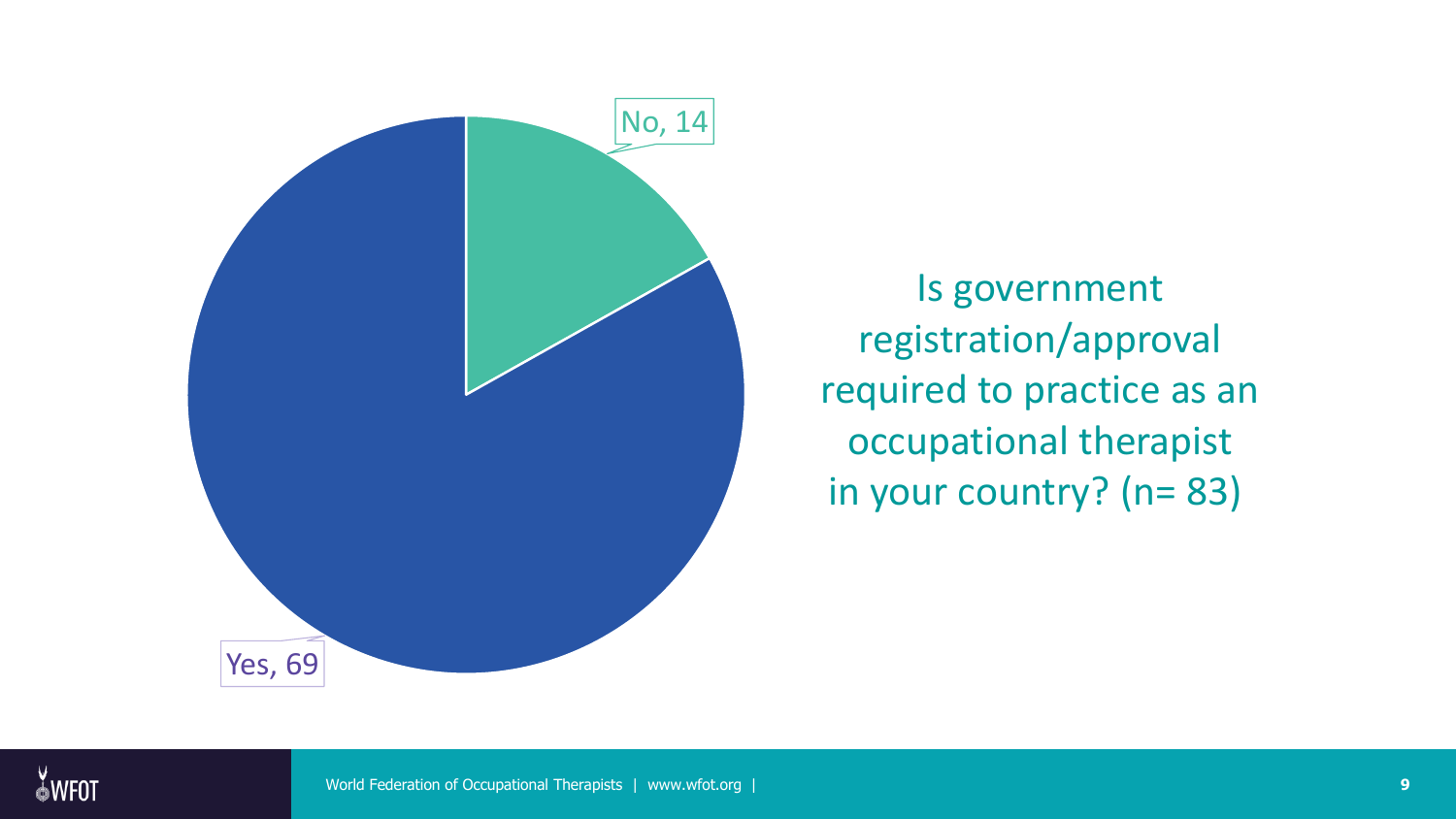#### What is the minimum required standard of entry-to-practice education to work ? (n= 83)



■ Occupational therapist ■ Physiotherapist ■ Speech language pathologist ■ Nurse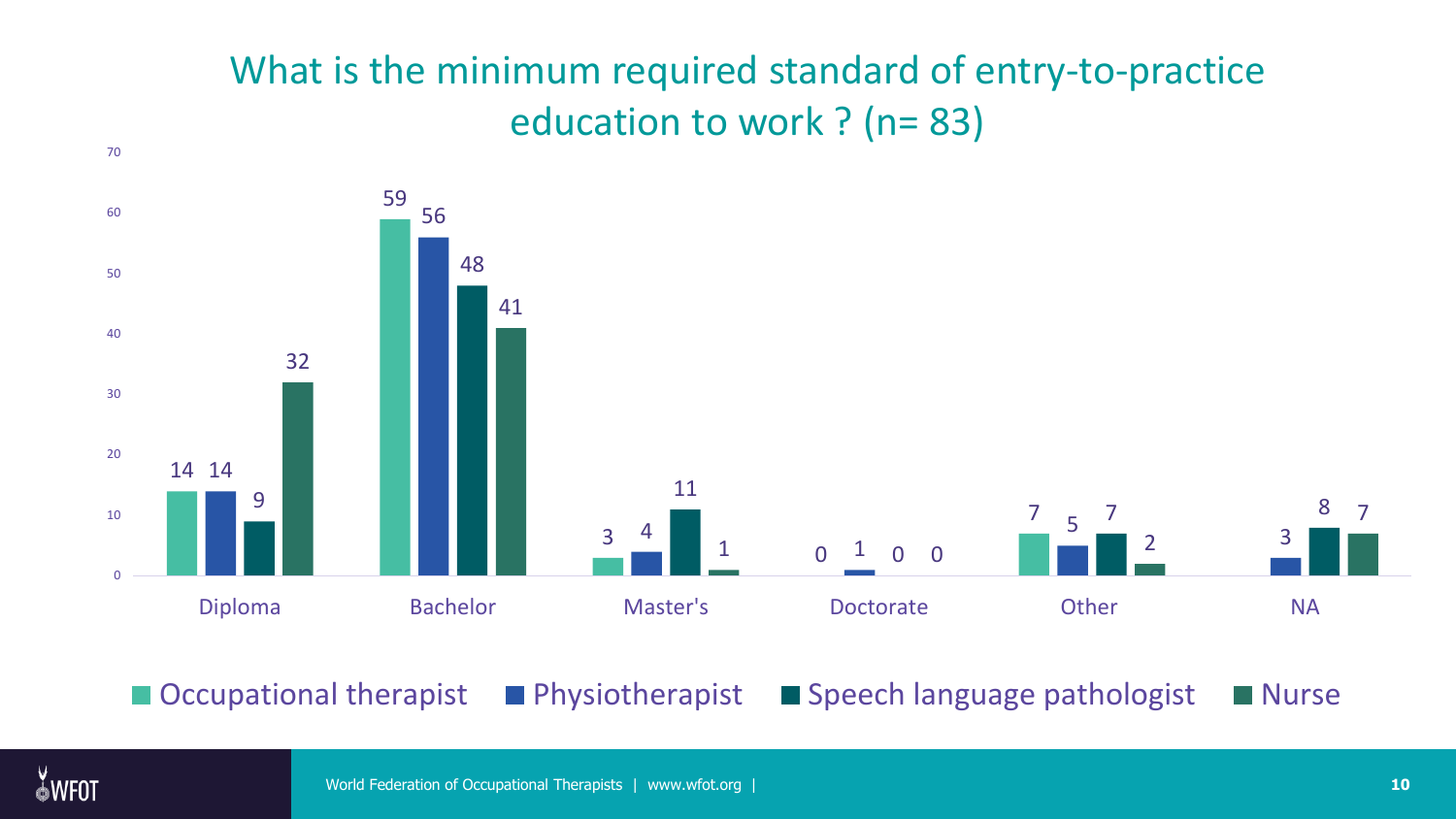What level of entry-to-practice education in occupational therapy is offered by education programmes in your country? (n=83)



World Federation of Occupational Therapists | www.wfot.org | **11**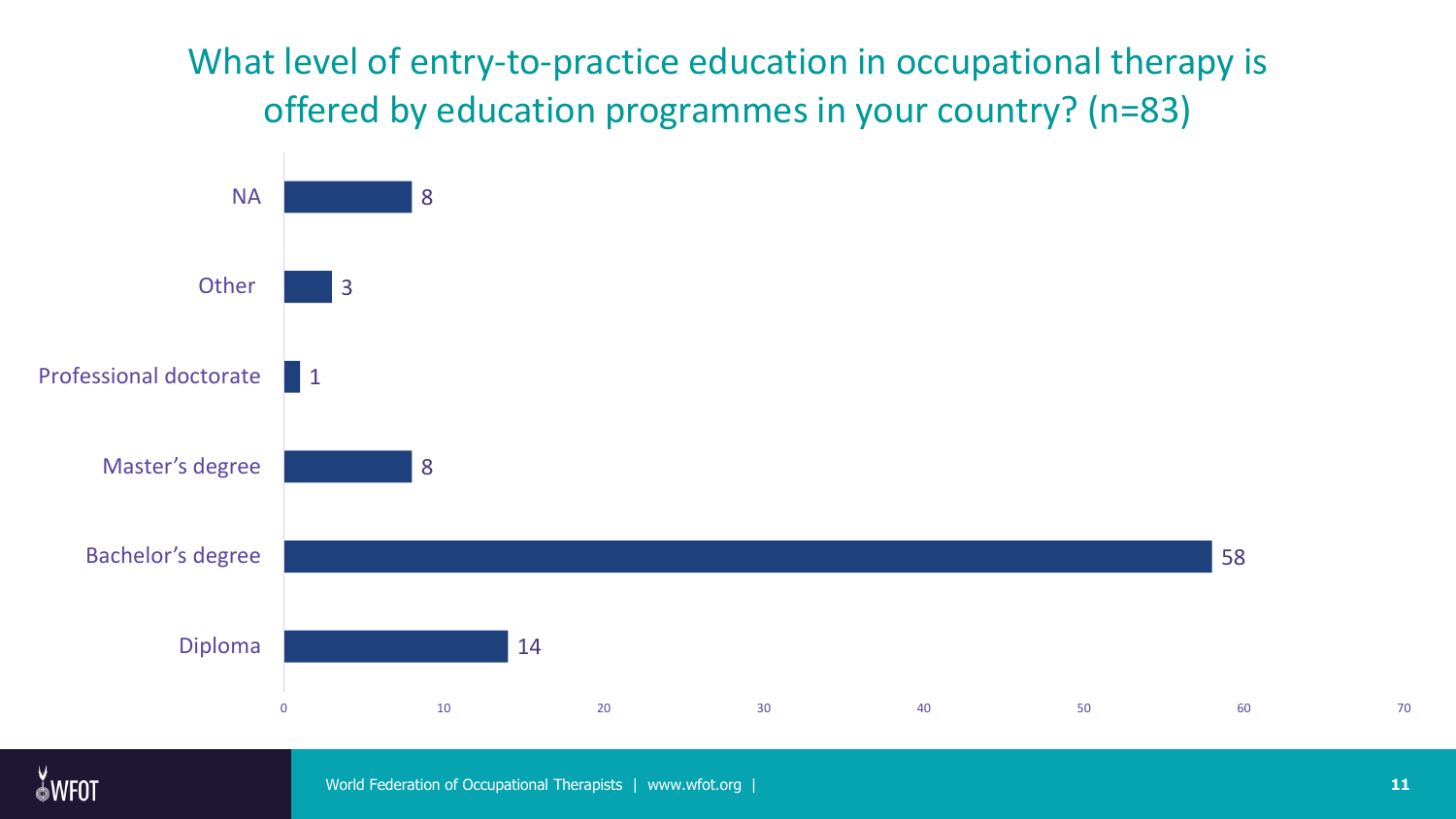#### What level of post professional education is available to occupational therapists in your country? (n= 83)



World Federation of Occupational Therapists | www.wfot.org | **12**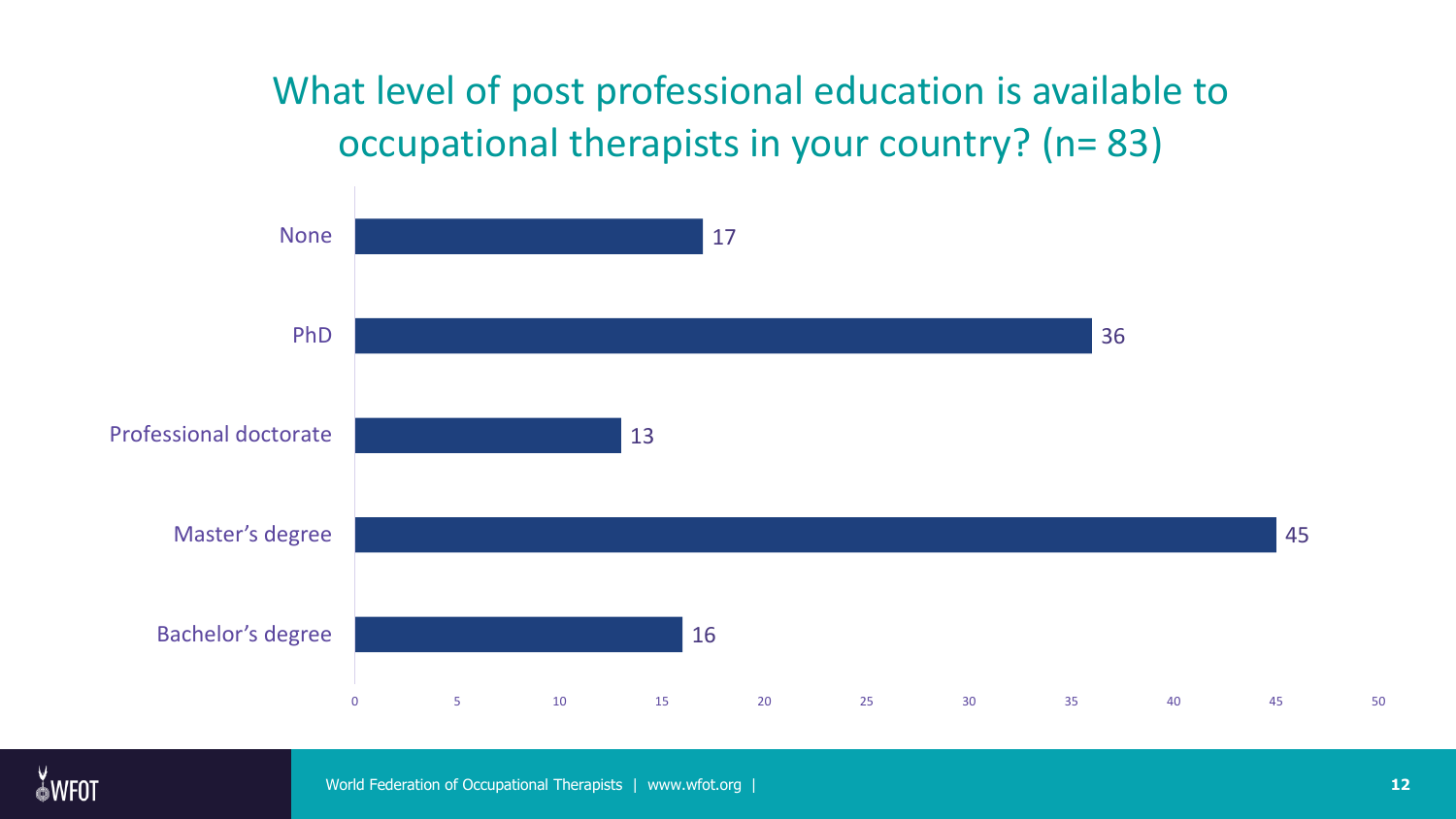## Entry Level Competency Frameworks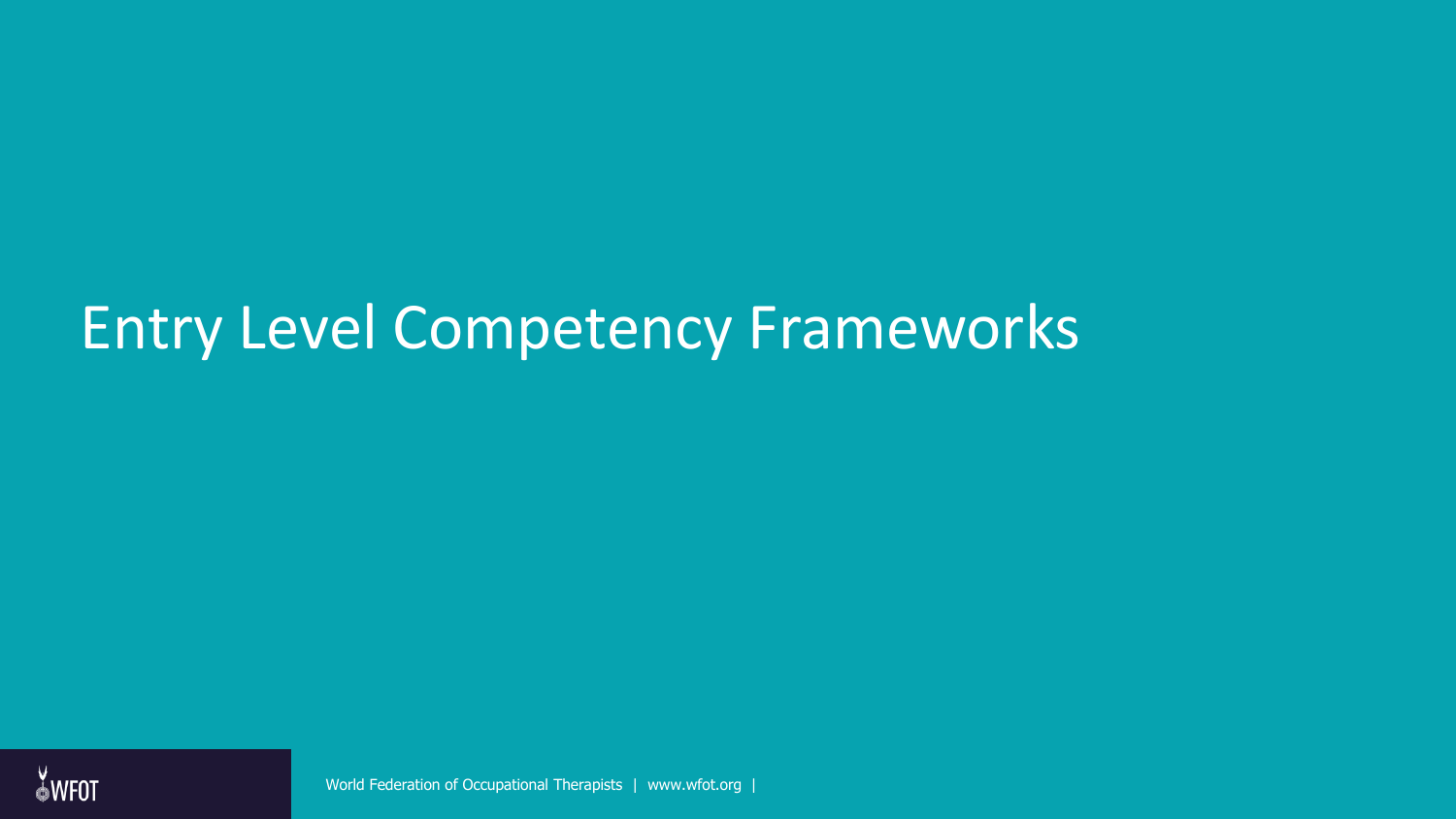#### Is a competency framework used in your country for occupational therapy? (n=83)

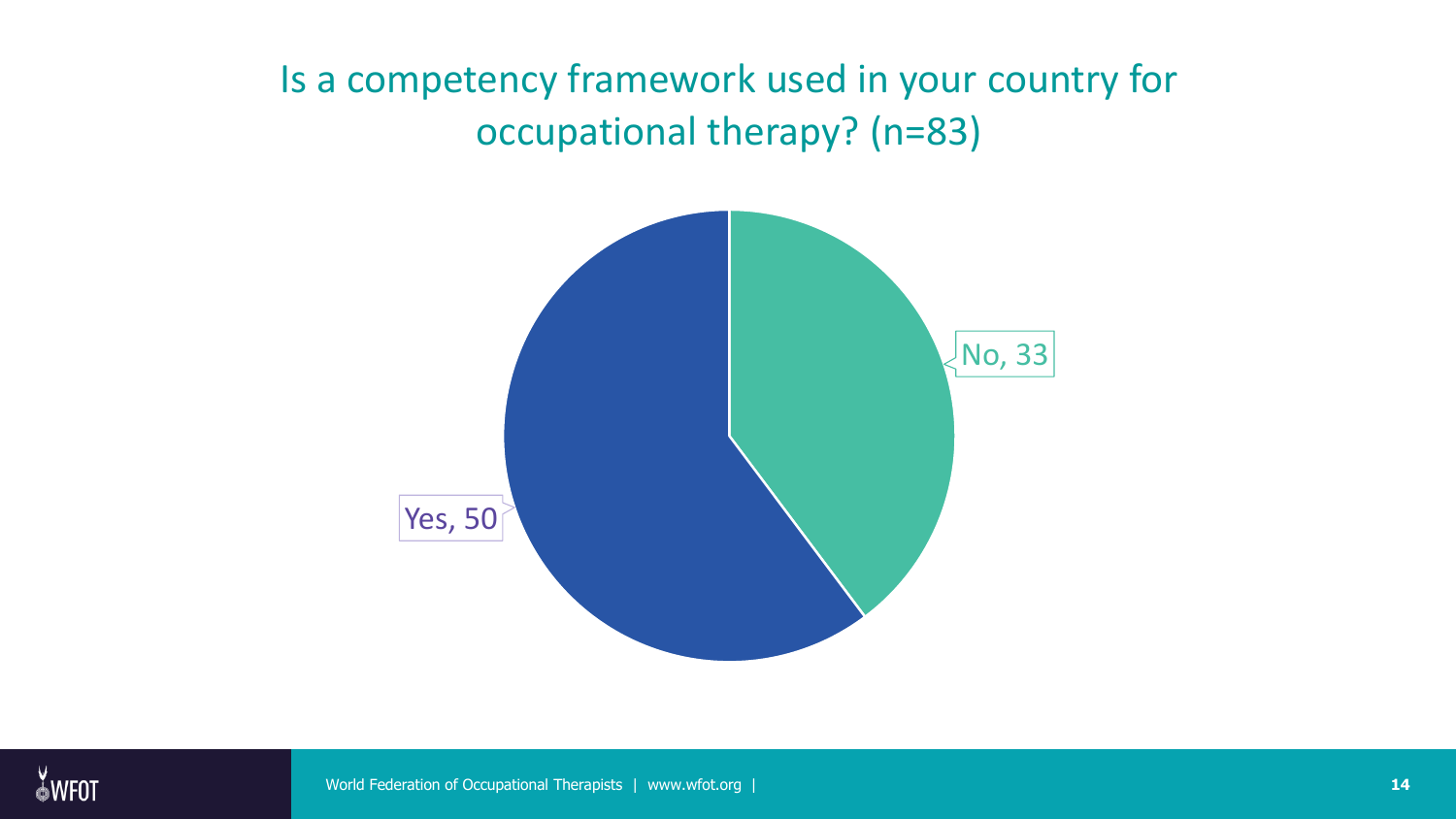#### How is the occupational therapy competency framework used in your country? (n=48)

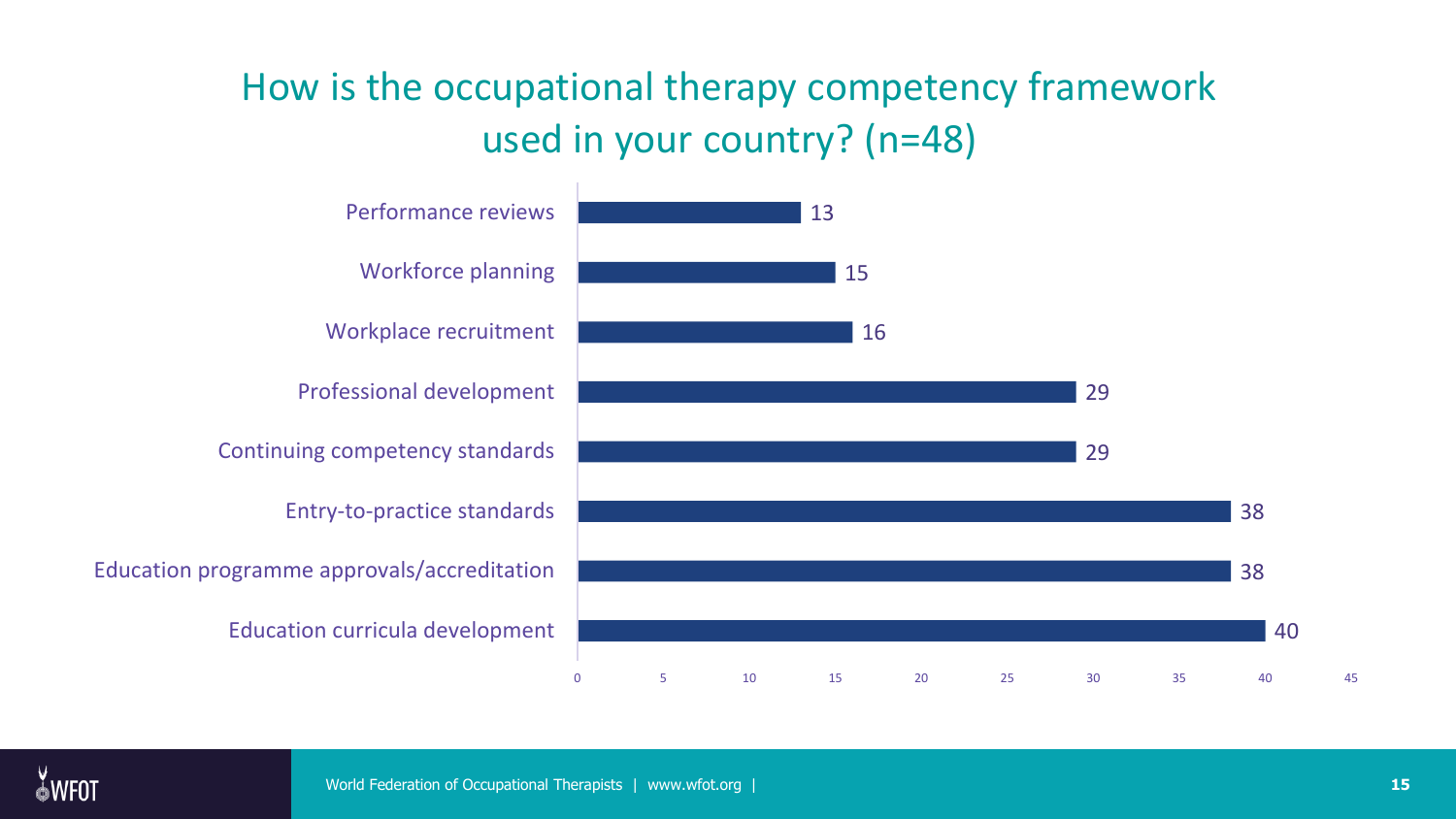Are there plans to review the occupational therapy competency framework used in your country? (n=48)

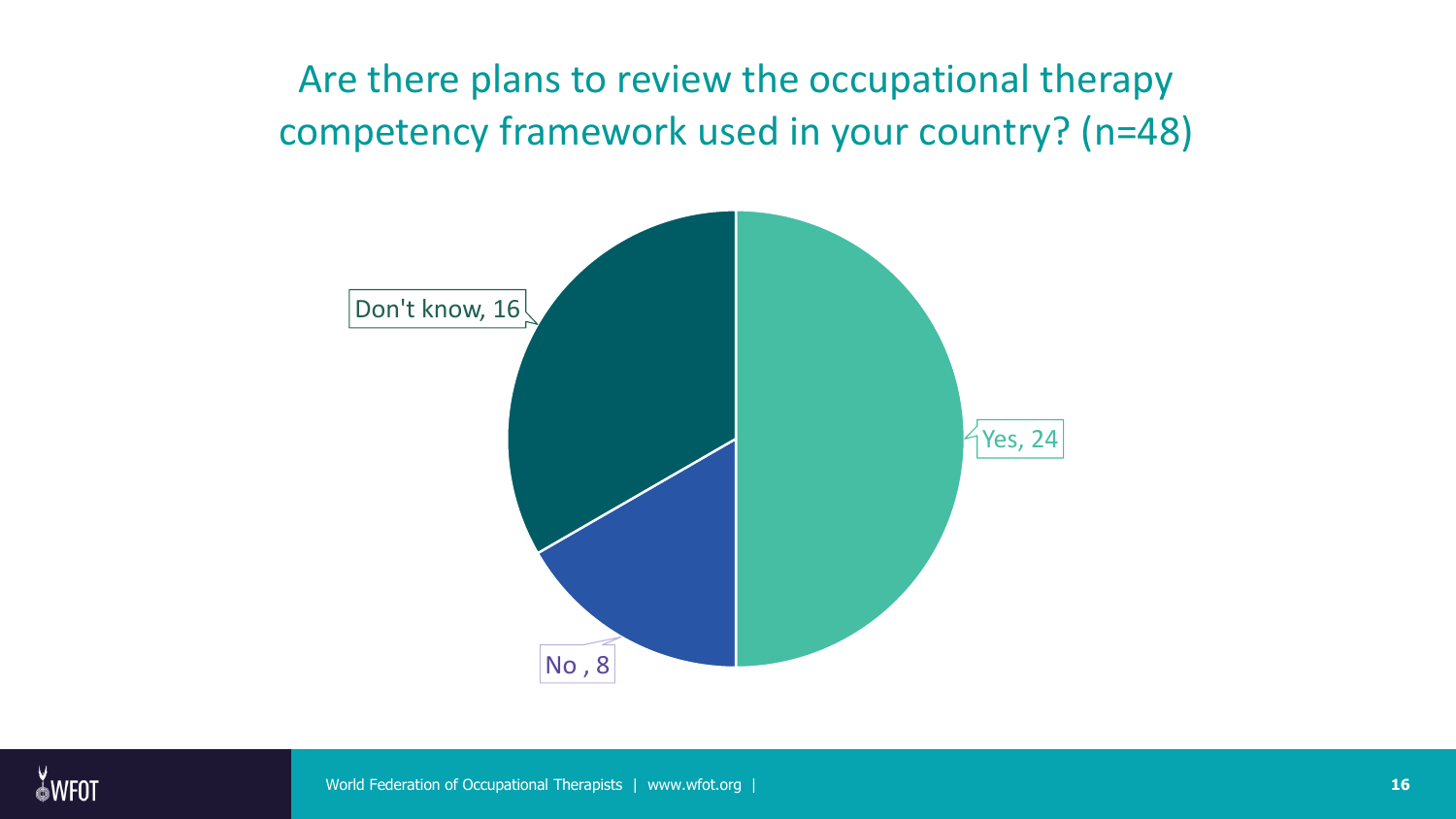## Diploma Level Occupational Therapy Education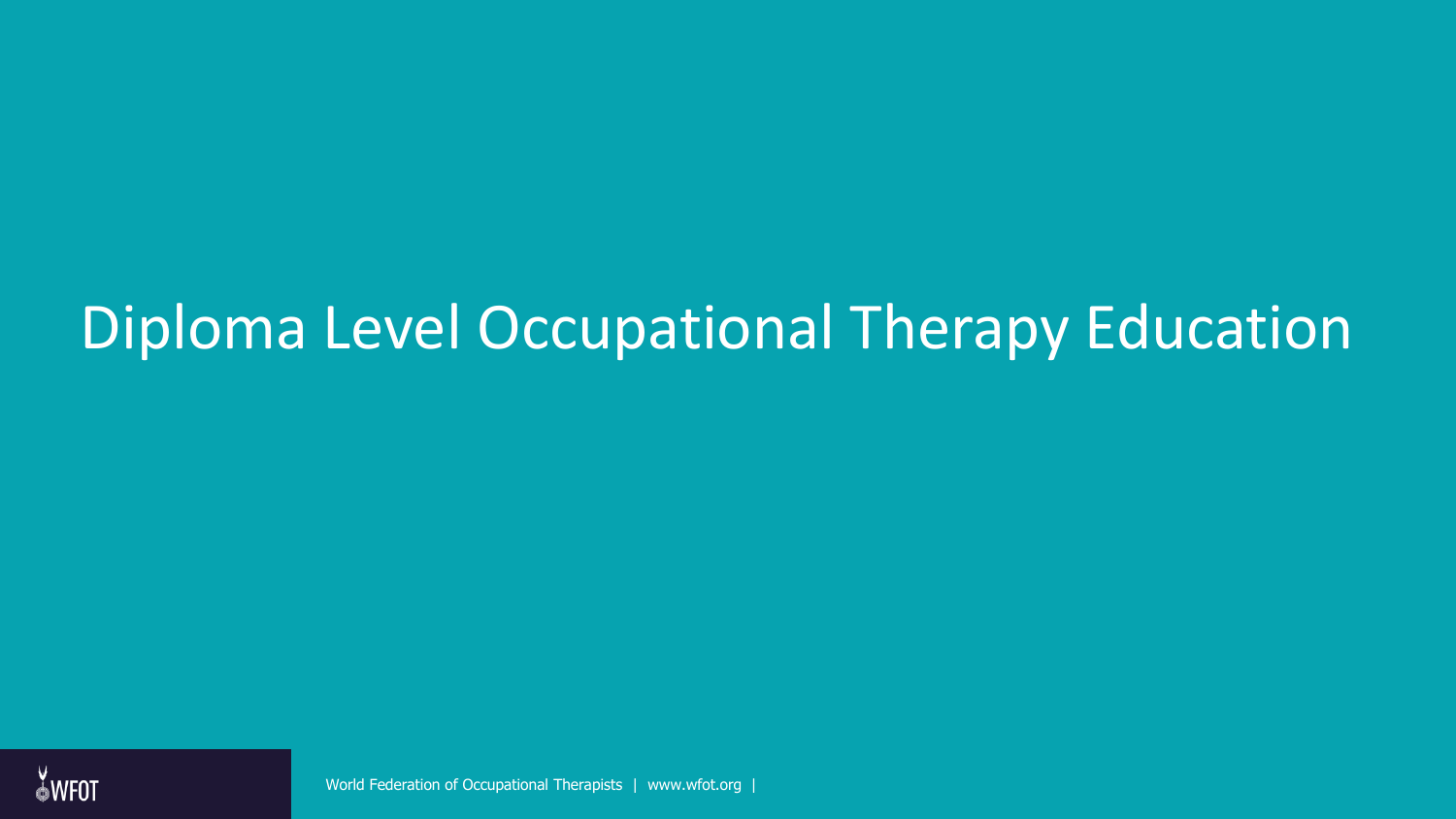

Powered by Bing © Australian Bureau of Statistics, GeoNames, Microsoft, Navinfo, TomTom, Wikipedi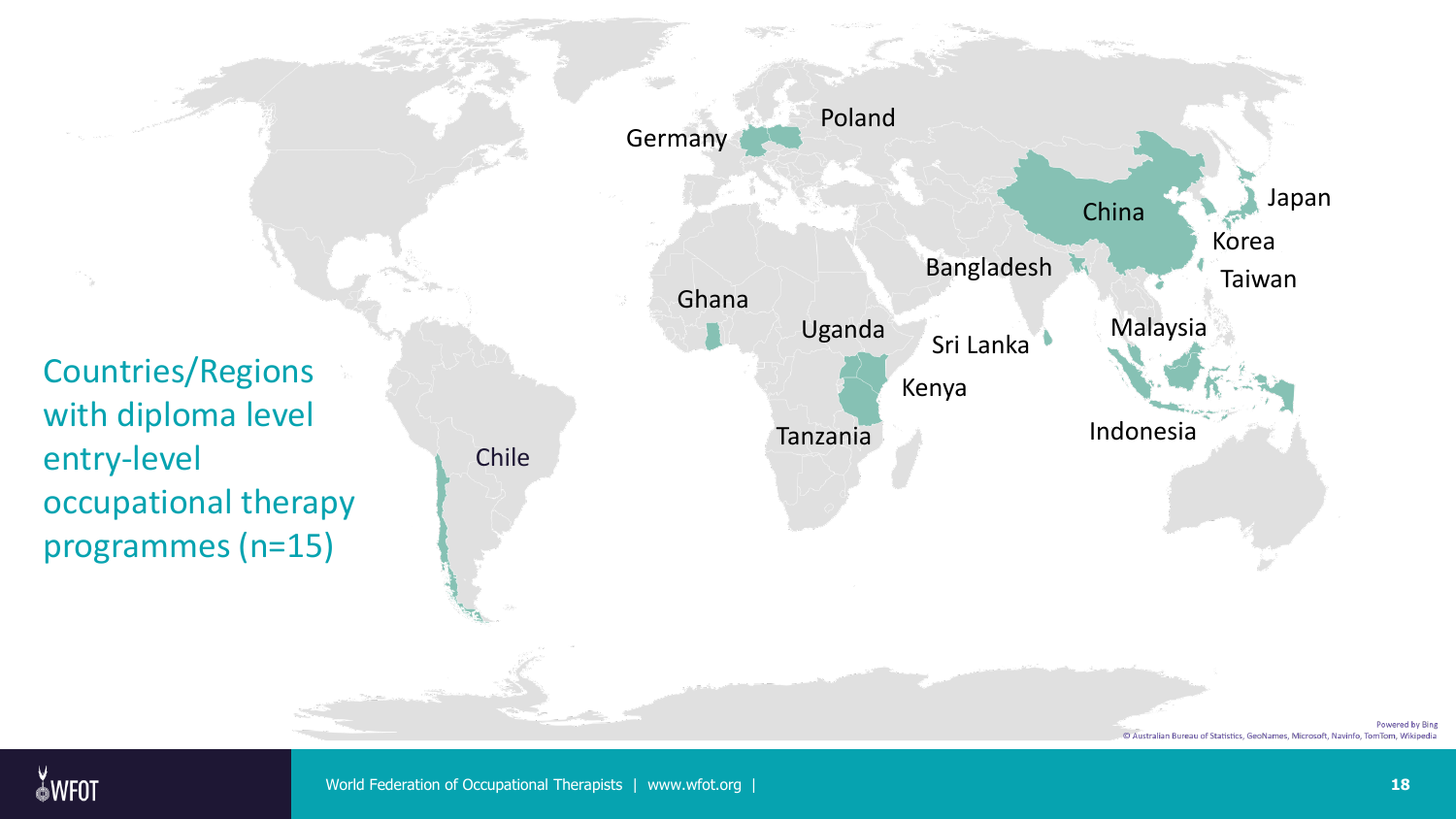#### Are diploma entry-level occupational therapy programmes in your country approved by WFOT? (n=15)

**All** diploma programmes are approved:

- Kenya
- Sri Lanka
- Tanzania
- Uganda

**Some** diploma programmes are approved:

- Japan
- Korea
- **Germany**
- Malaysia
- Indonesia



**No** diploma programmes are approved:

- **Bangladesh**
- Chile
- China
- Ghana
- Poland
- **Taiwan**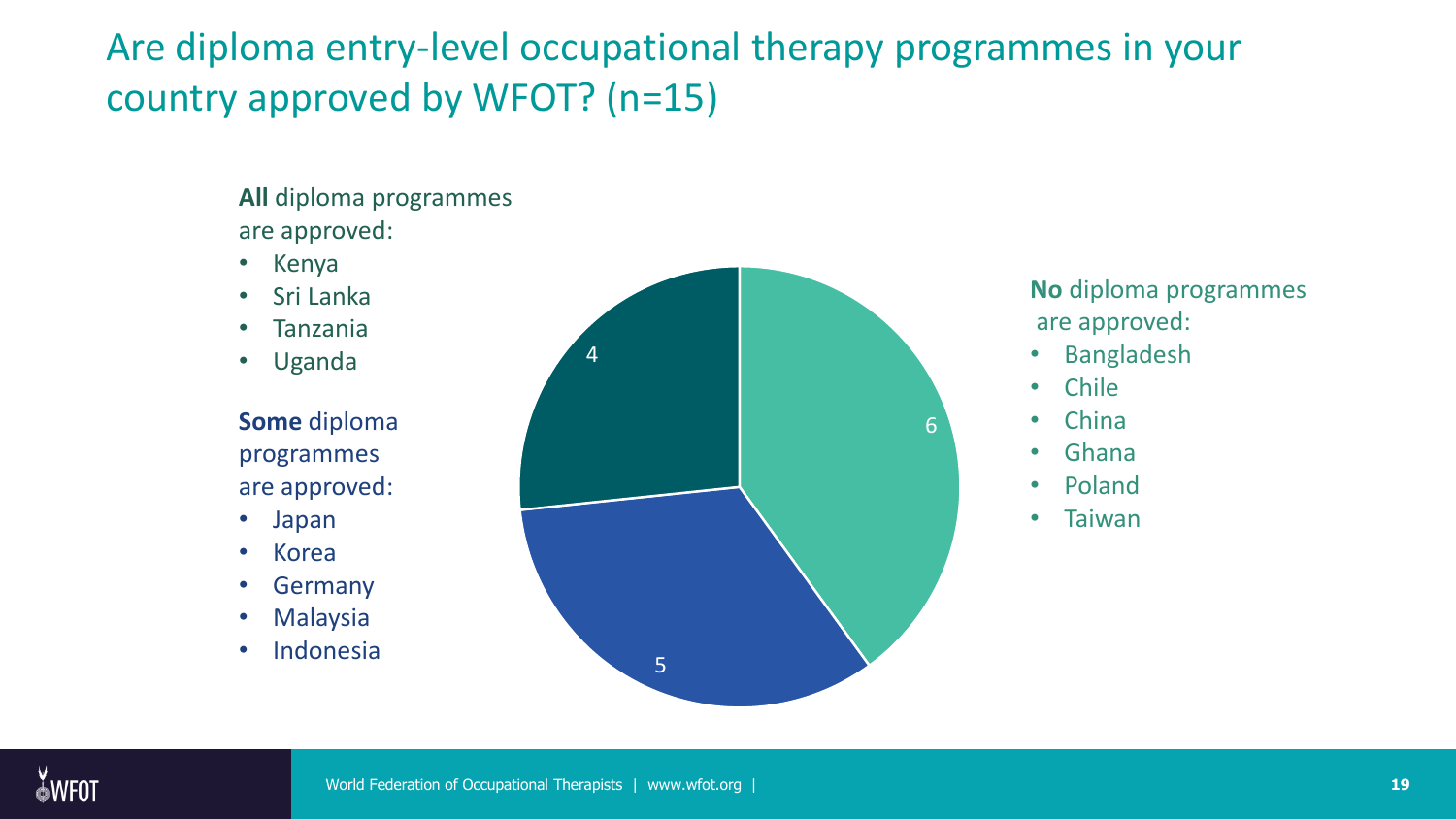Does your member organisation plan for entry-to-practice occupational therapy diploma education programmes to transition to a degree level in your country? (n=14)

Yes, we expect that all diploma education programmes will transition to a degree level in the next 5 years.

Yes, we expect that some diploma education programmes will transition to a degree level in the next 5 years.

Yes, we have plans to transition education programmes from diploma level education to a degree level in the next 10 years

Yes, we would like to transition diploma level education programmes to a degree level but have no definite plans

No, this is not a current goal

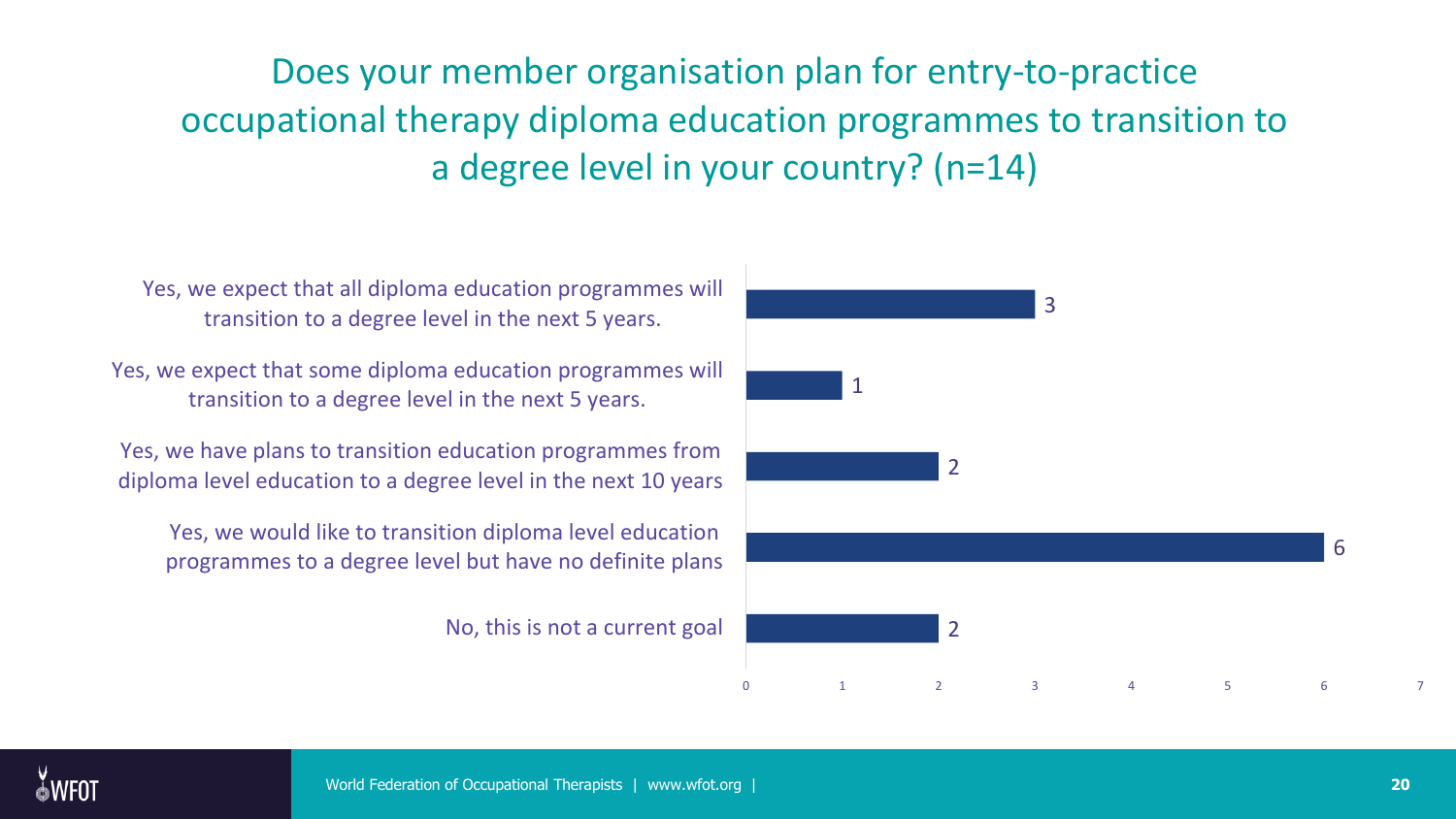Please rate the support from the following regarding transitioning diploma occupational therapy education to a degree level (Weighted average scores, 1 - strong opposition, 5 – strong support) (n=14)



World Federation of Occupational Therapists | www.wfot.org | **21**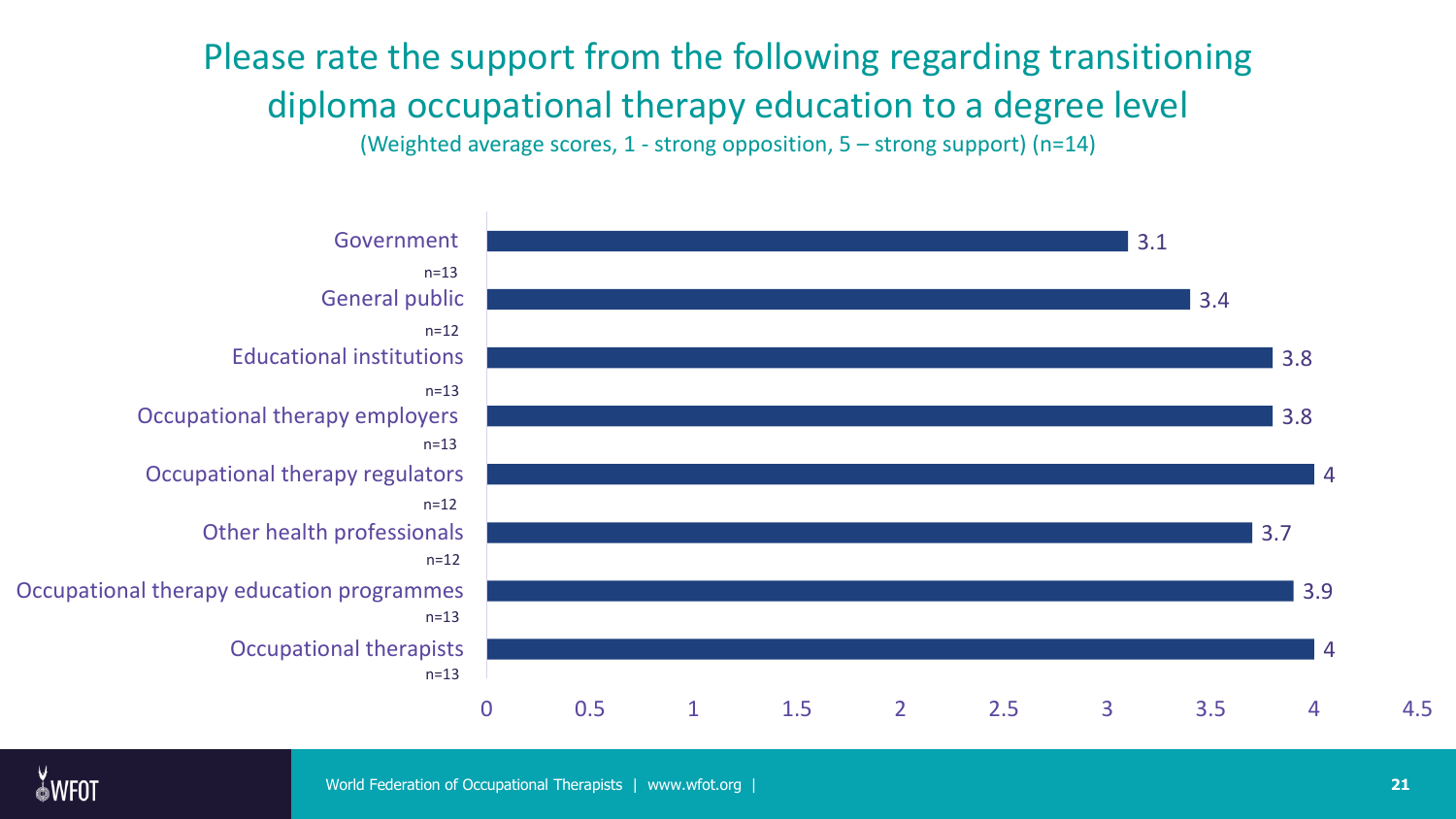#### What is the expected impact for diploma level occupational therapists if all education programmes transitioned to a degree level? (n=14)

Occupational therapists with a diploma level education would be reclassified into a different job category (for example, occupational therapy assistant, technician, support worker)

Occupational therapists with a diploma level education would have restrictions in their job opportunities as an occupational therapist (for example, work only in certain sectors)

Occupational therapists with a diploma level education would have formal restrictions in their scope of practice as an occupational therapist (for example, restrictions in job duties and responsibilities)

Occupational therapists with a diploma level education could continue to work as an occupational therapist only with upgrading

Occupational therapists with a diploma level education could continue to work as an occupational therapist without upgrading

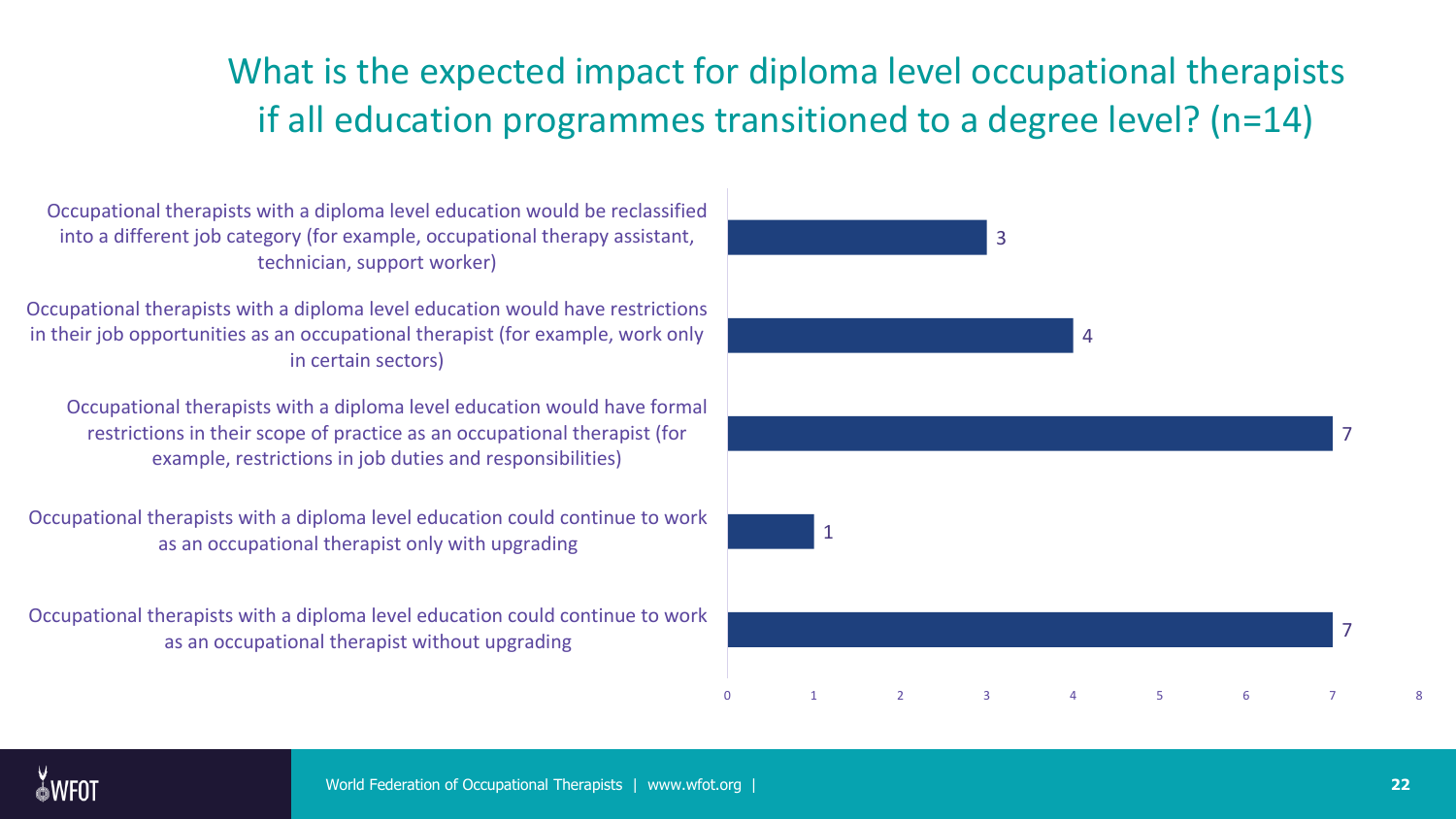#### Please rate the impact of the following factors for a transition from diploma to a degree level of education:

(Weighted average score, 1 - strong negative impact, 5 - very strong positive impact) (n=14)



Awareness of competency requirements for occupational therapists Availability of upgrading Availability of fieldwork/practice placements Funding for occupational therapy services Demand for occupational therapy services Salaries for occupational therapists Government/regulatory standards Funding for occupational therapy education Mentoring for education programmes Availability of occupational therapy educators n=12 n=13 n=13 n=12 n= 12 n=12 n=12 n=12 n=12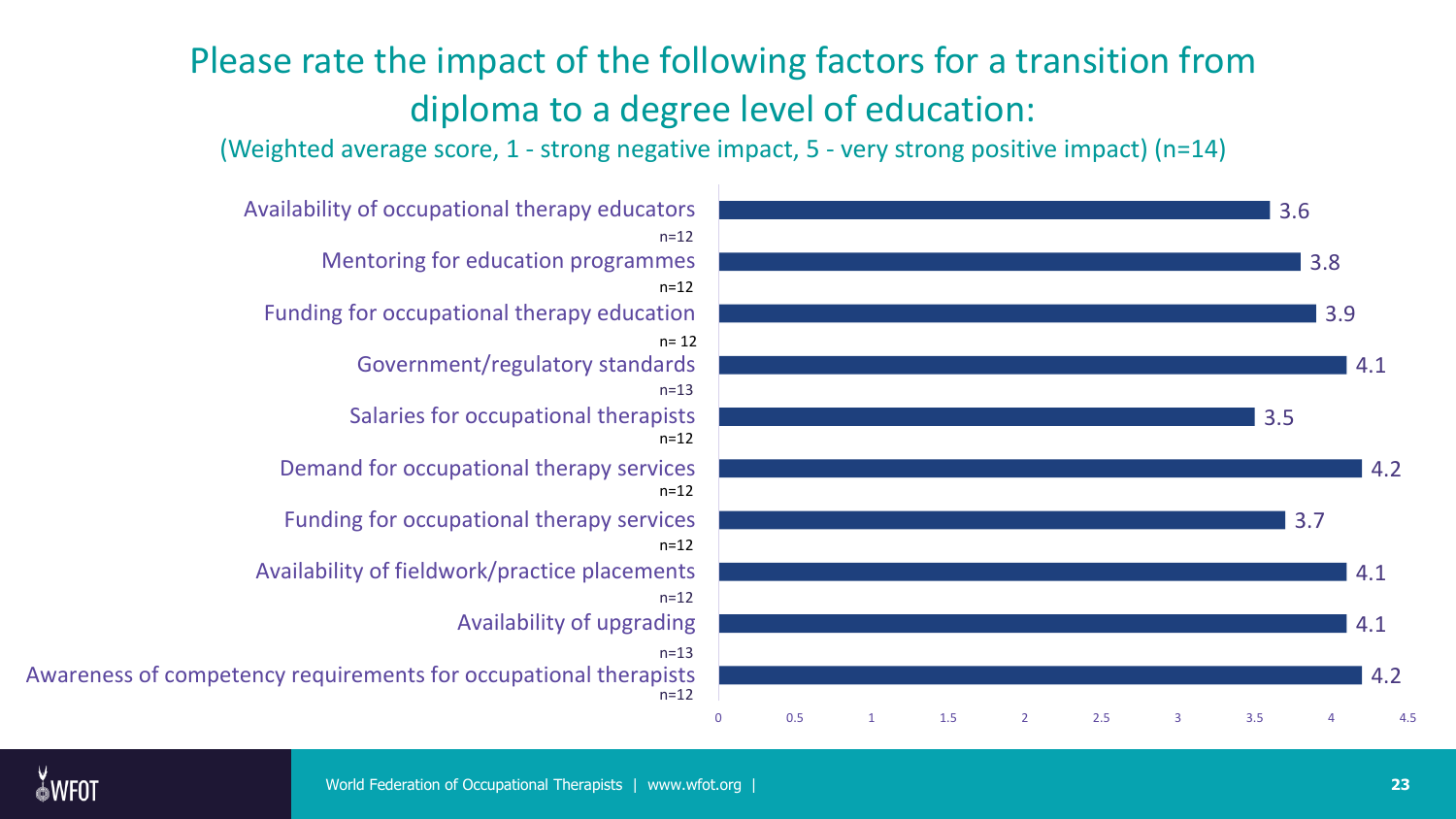Are occupational therapy education programmes available for occupational therapists to upgrade their entry level education from a diploma to a degree (in countries offering diploma level education, n=14)?

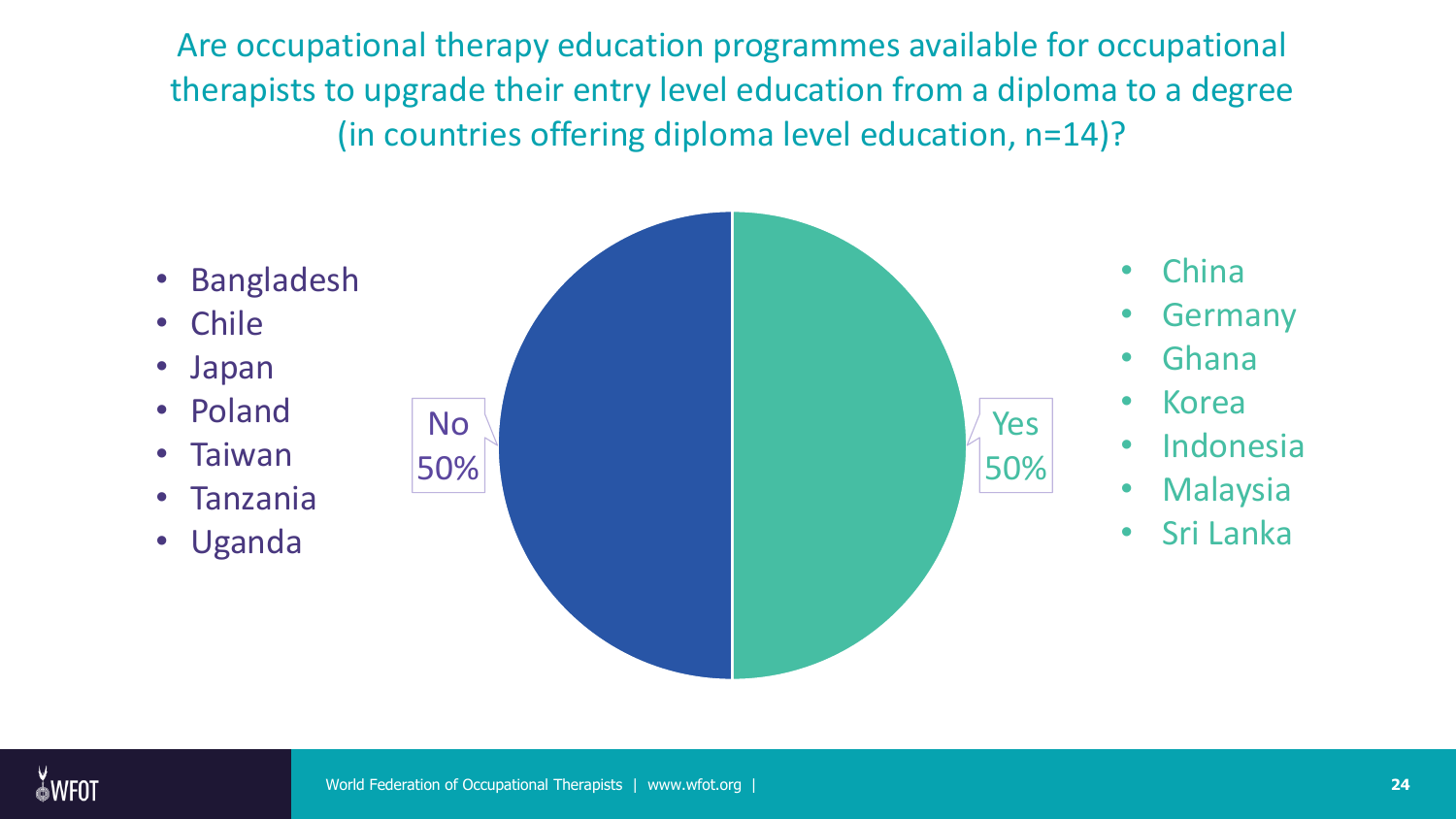Recommended strategies to facilitate transitioning of occupational therapy education programmes from a diploma to degree level (n=13)



7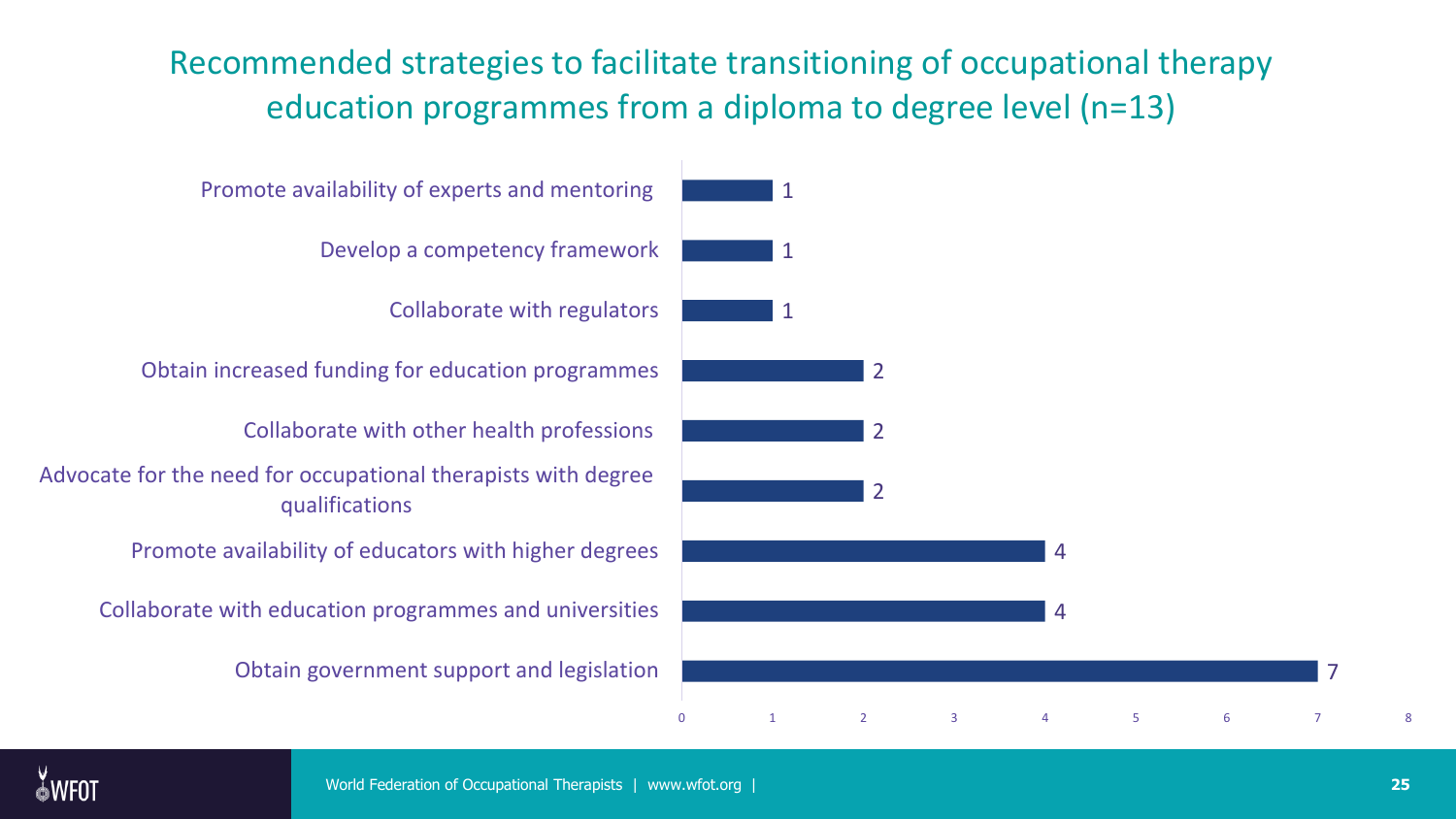#### Recommended assistance from WFOT to facilitate the transition of education programmes from a diploma to degree level (n=13)

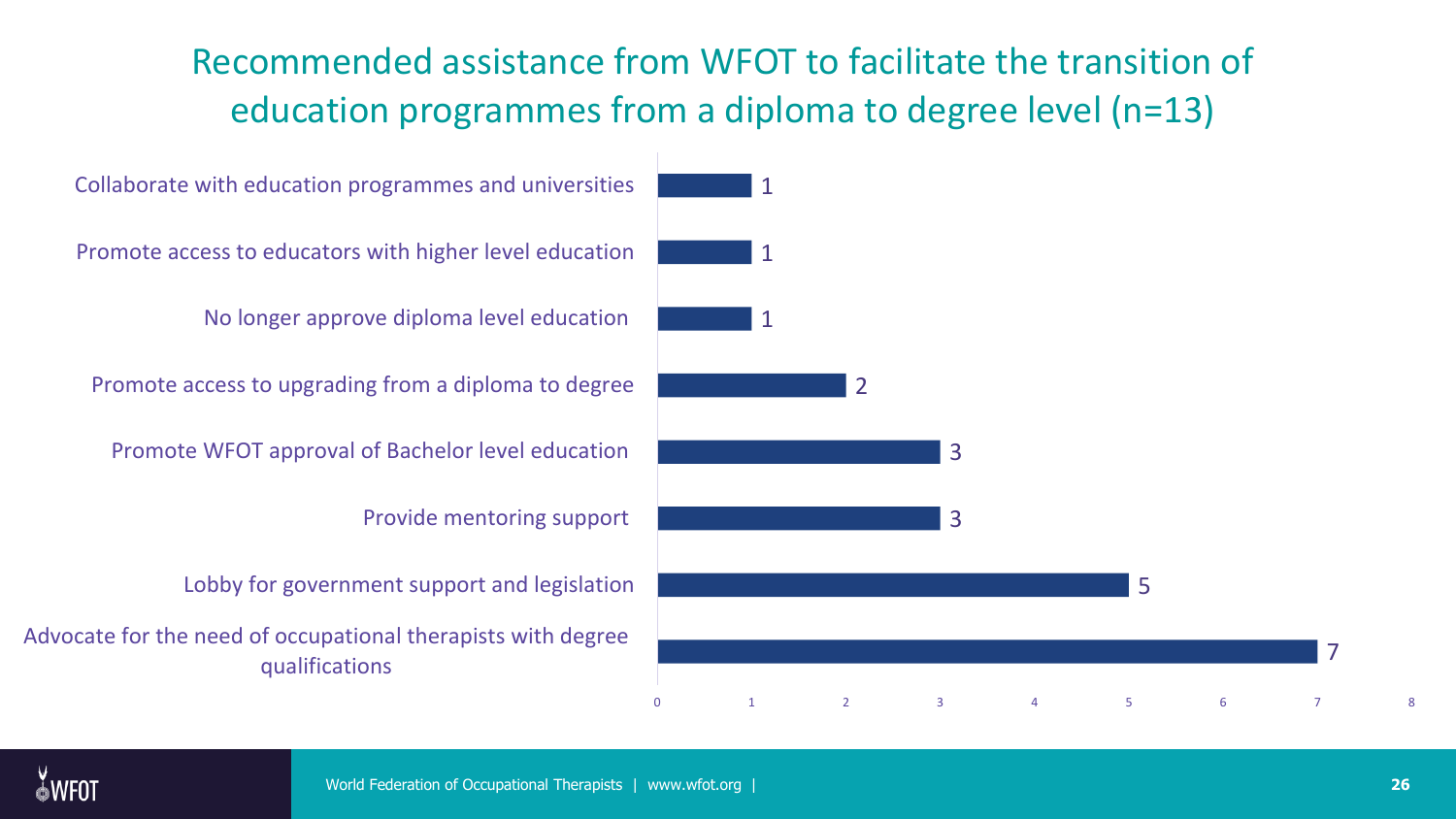# Transition Strategies to Degree Level Education

Countries/Regions with Diploma Education Programmes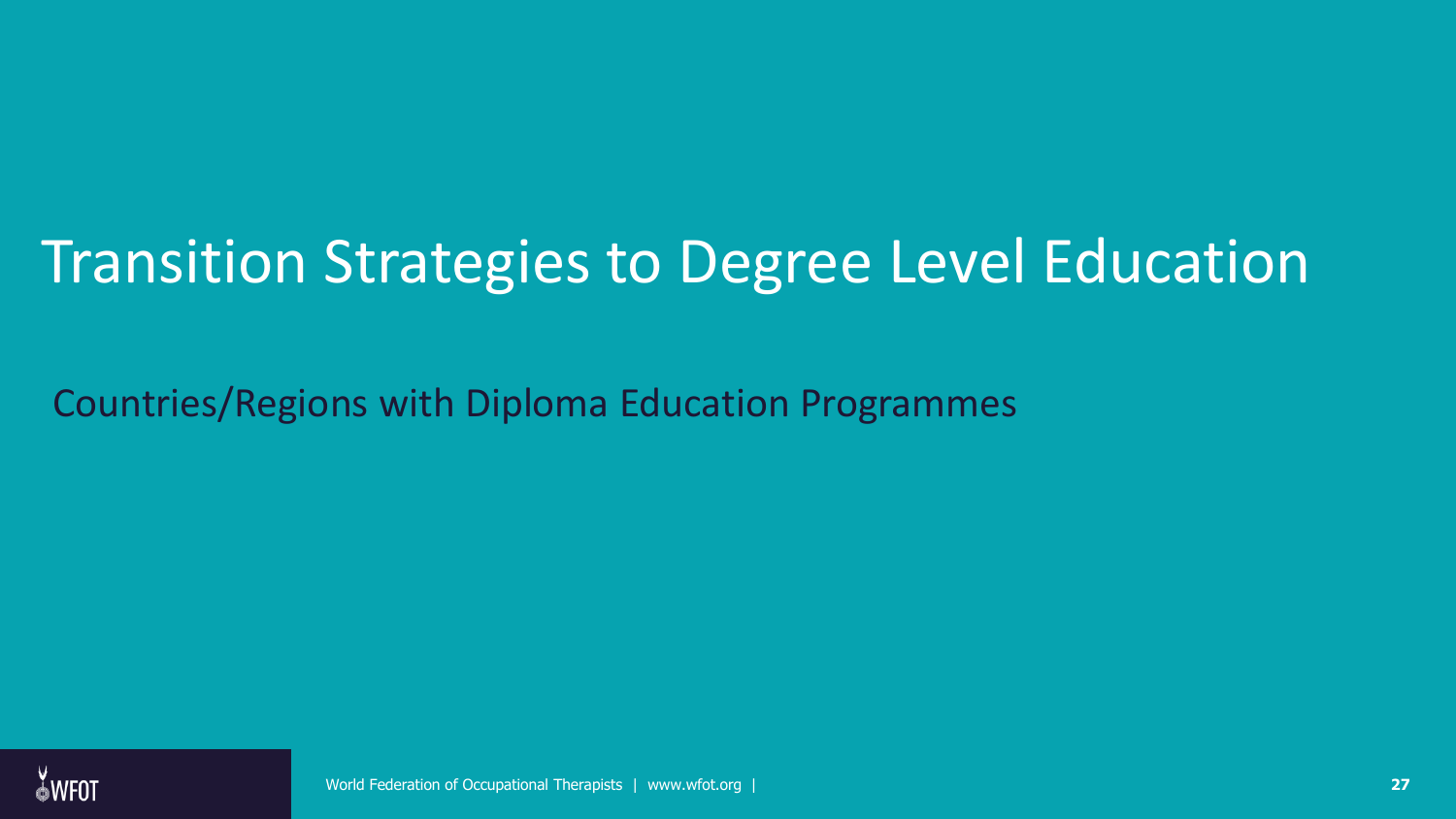Recommended strategies to facilitate transitioning of occupational therapy education programmes from a diploma to degree level (n=13)



7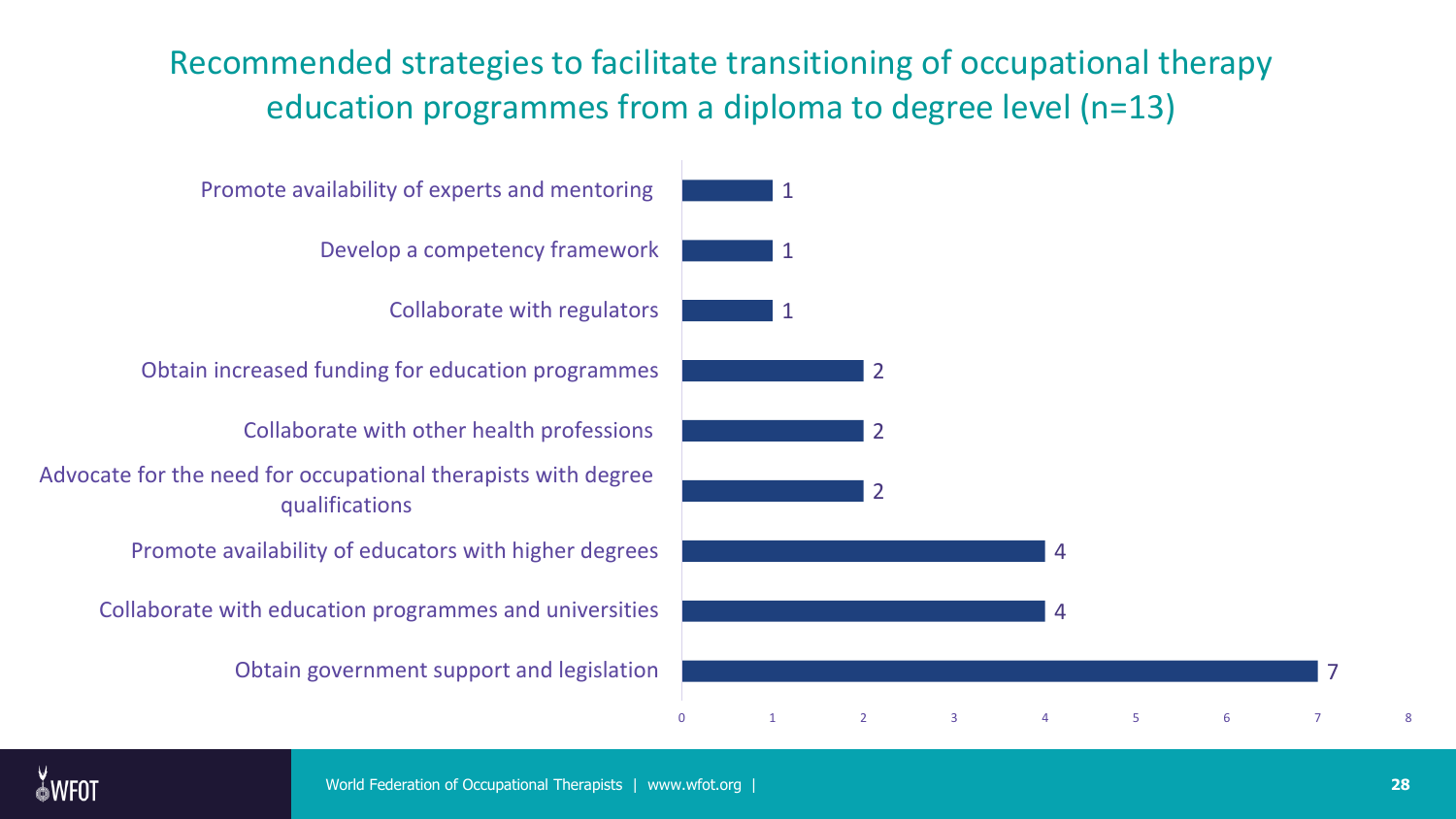#### Recommended assistance from WFOT to facilitate the transition of education programmes from a diploma to degree level (n=13)

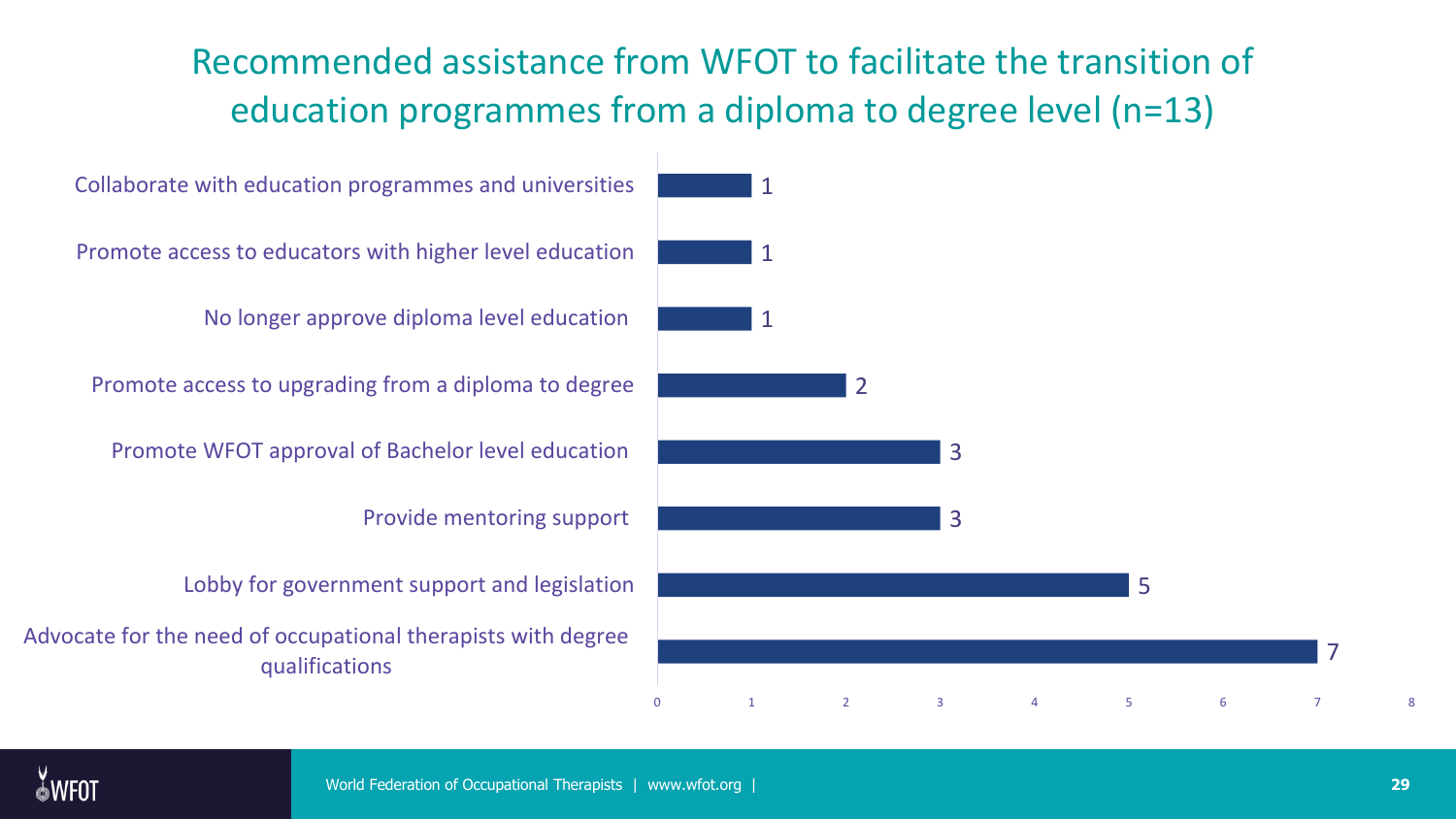## **Summary**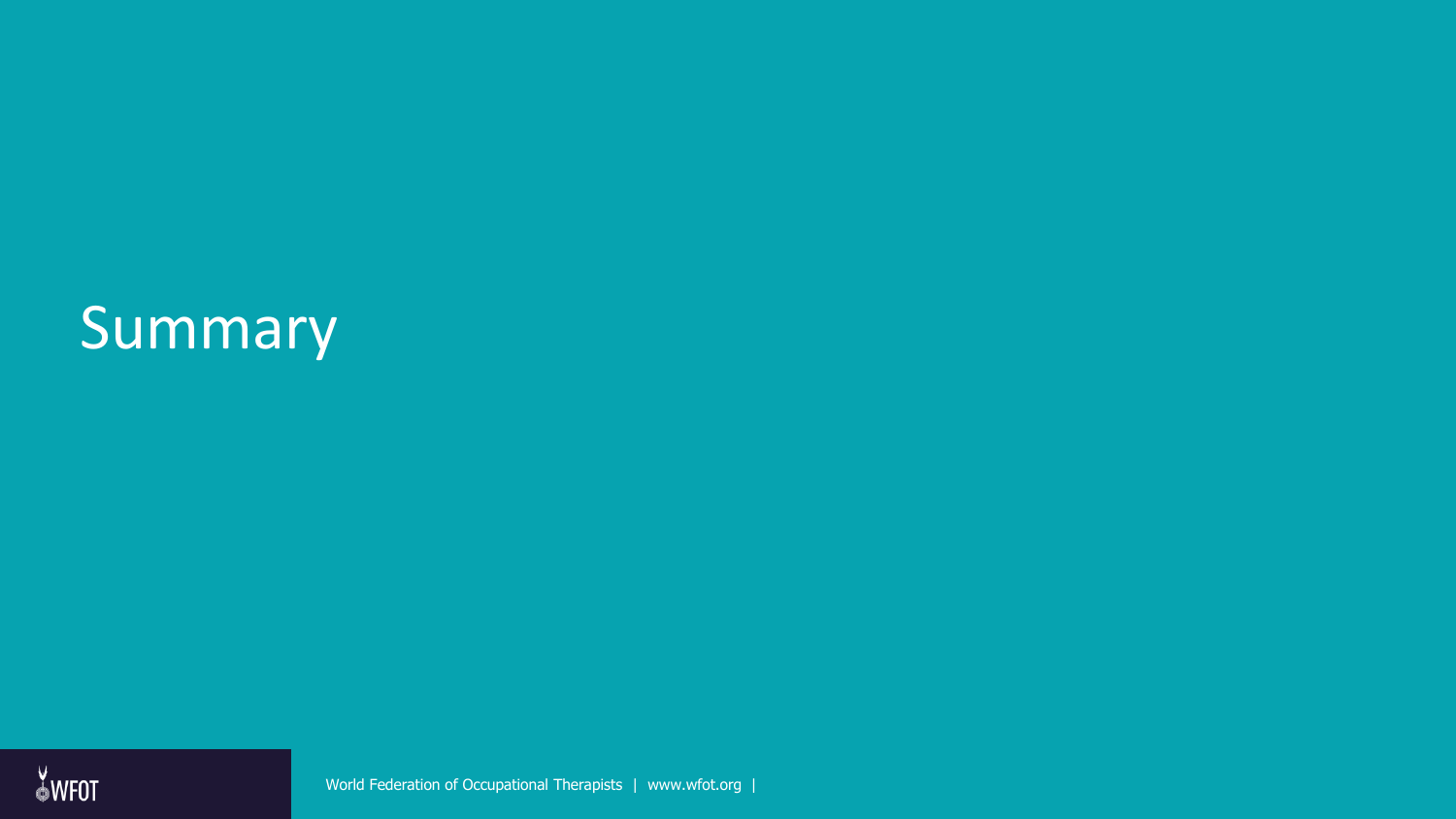## **Demographics**

- A high response rate was received (85%), with surveys received from 83 countries
- The majority of respondents were WFOT delegates (68%); 22% were representatives of the member organisation.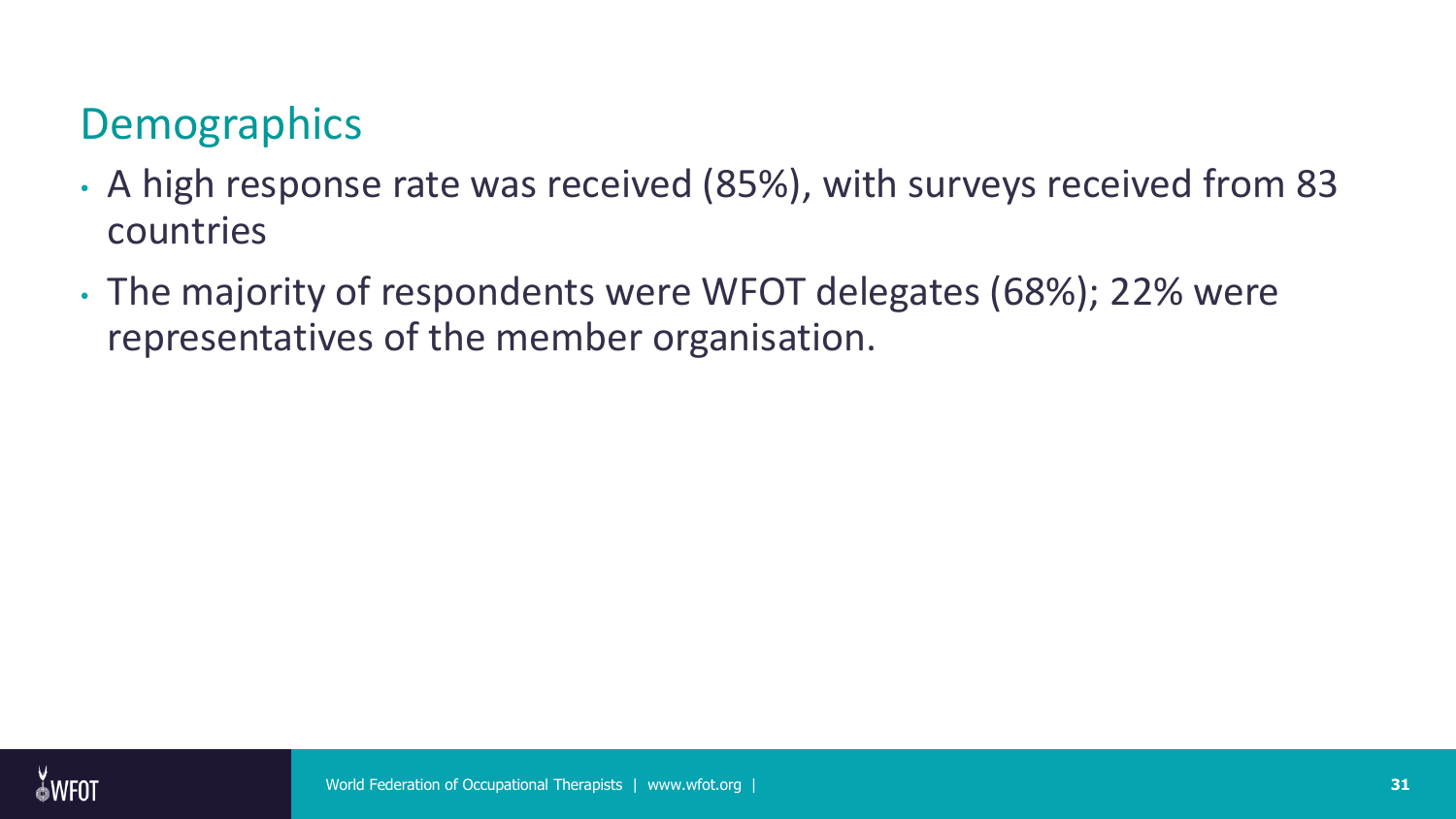### Entry level education

- Most countries reported the need for government registration/approval to work as an occupational therapist (83%)
- Most frequently, the entry-to-practice education requirement for occupational therapists was a Bachelor's degree (71%), while 17% of represented countries required a diploma
- The entry-to-practice requirements for occupational therapists are roughly similar to those for physiotherapy; a higher number of represented countries required advanced degrees for practice in speech language pathology, whereas a higher number of countries accepted a diploma to work as a nurse.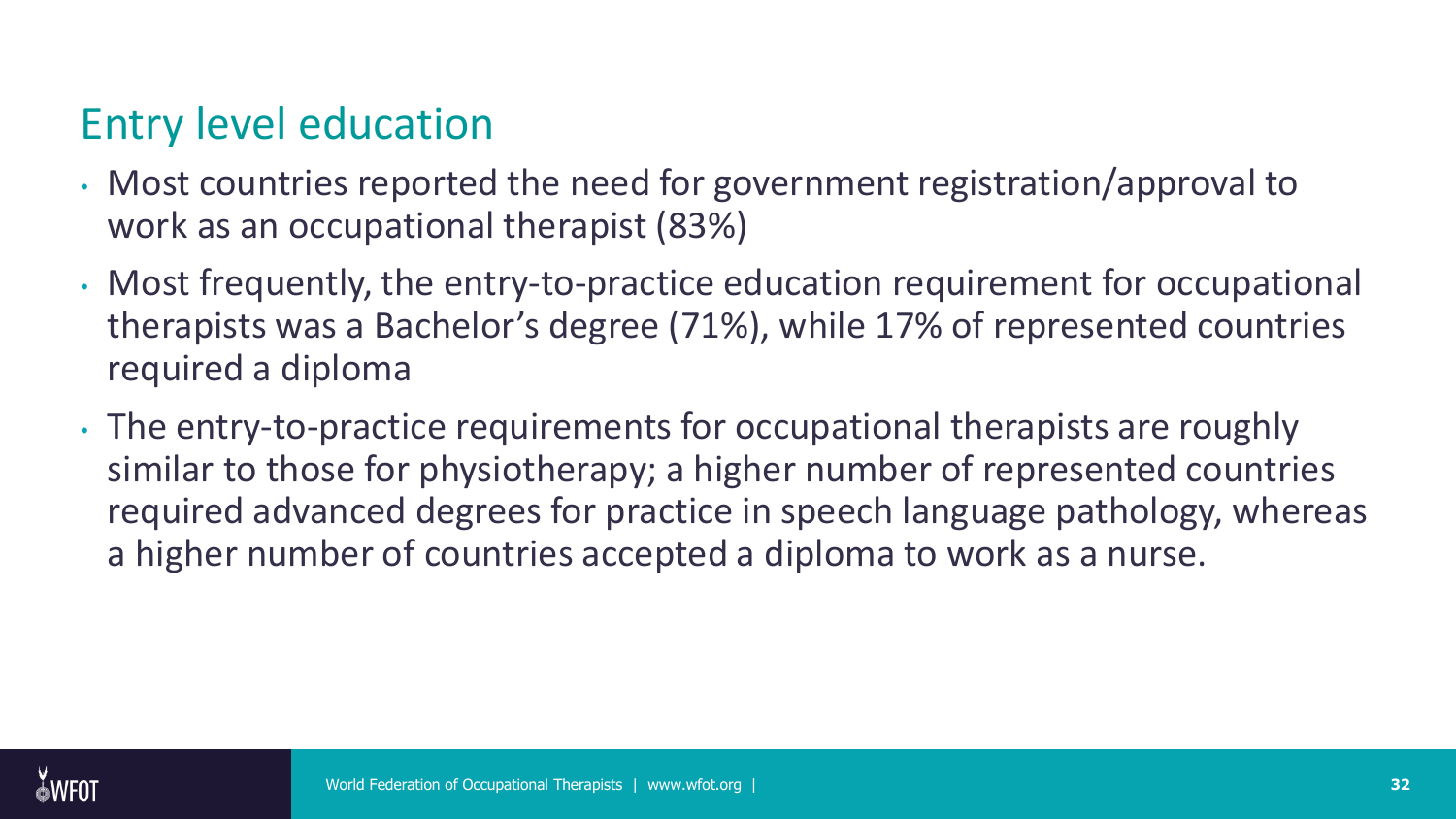## Entry level competency frameworks

- Competency frameworks are used in the majority of represented countries (60%); of these countries, approximately 50% plan to review the competency framework in current use
- Competency frameworks are most frequently used for development of education curricula, approval and accreditation processes and entry-topractice standards (approximately 80%); less frequent uses include continuing competency standards and professional development (35%); and workforce recruitment and planning (approximately 29%)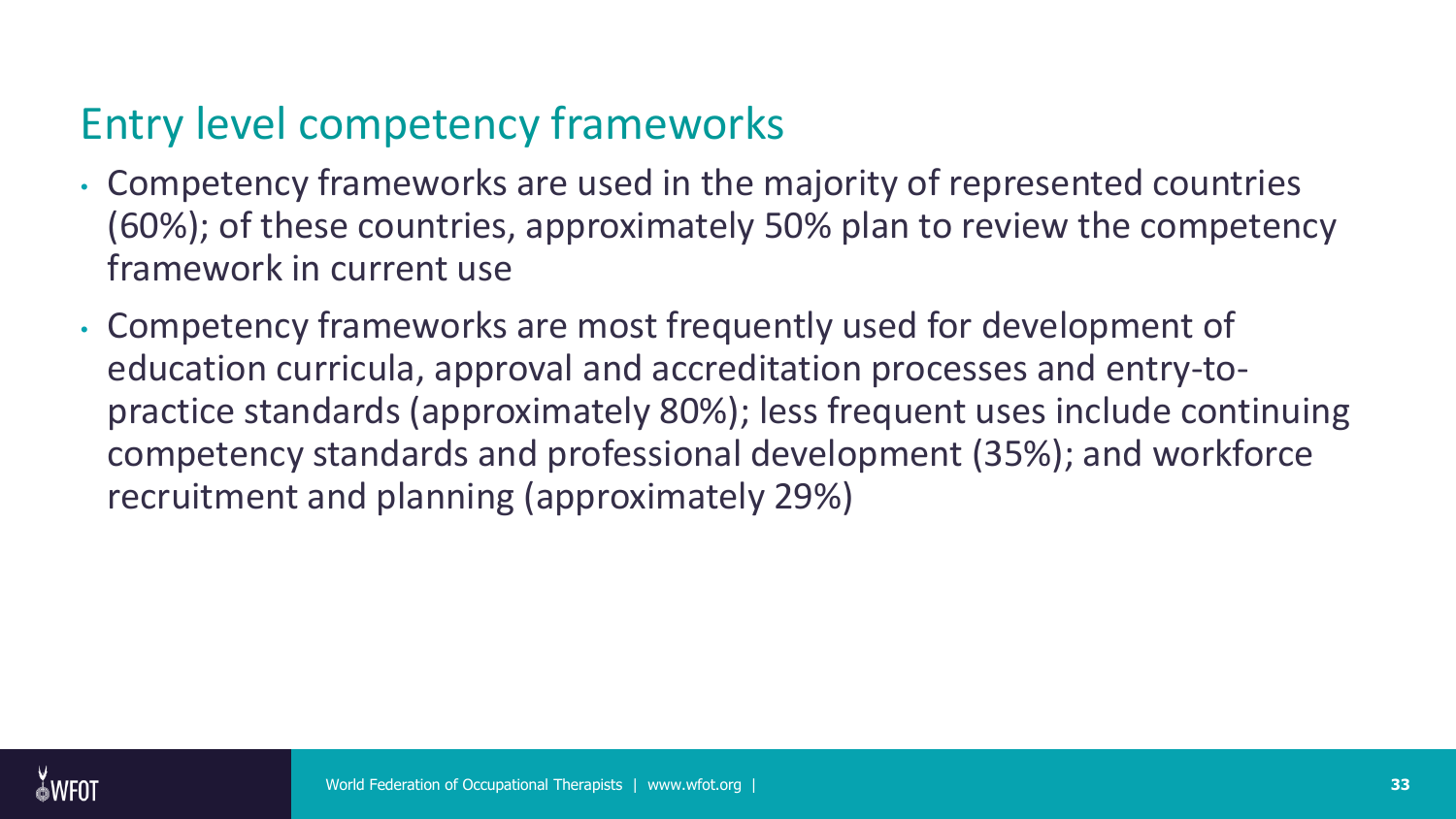### Diploma level education

- A minority of represented countries offer diploma entry-level occupational therapy education programmes (18%)
- Of these countries, only 27% indicated all diploma programmes were WFOT approved; 40% indicated no diploma level programmes were approved
- 100% of countries with diploma level education reported awareness of that the *2016 WFOT Minimum Standards for the Education of Occupational Therapists* encourage entry-to-practice occupational therapy education be offered at a minimum level of a Bachelor's level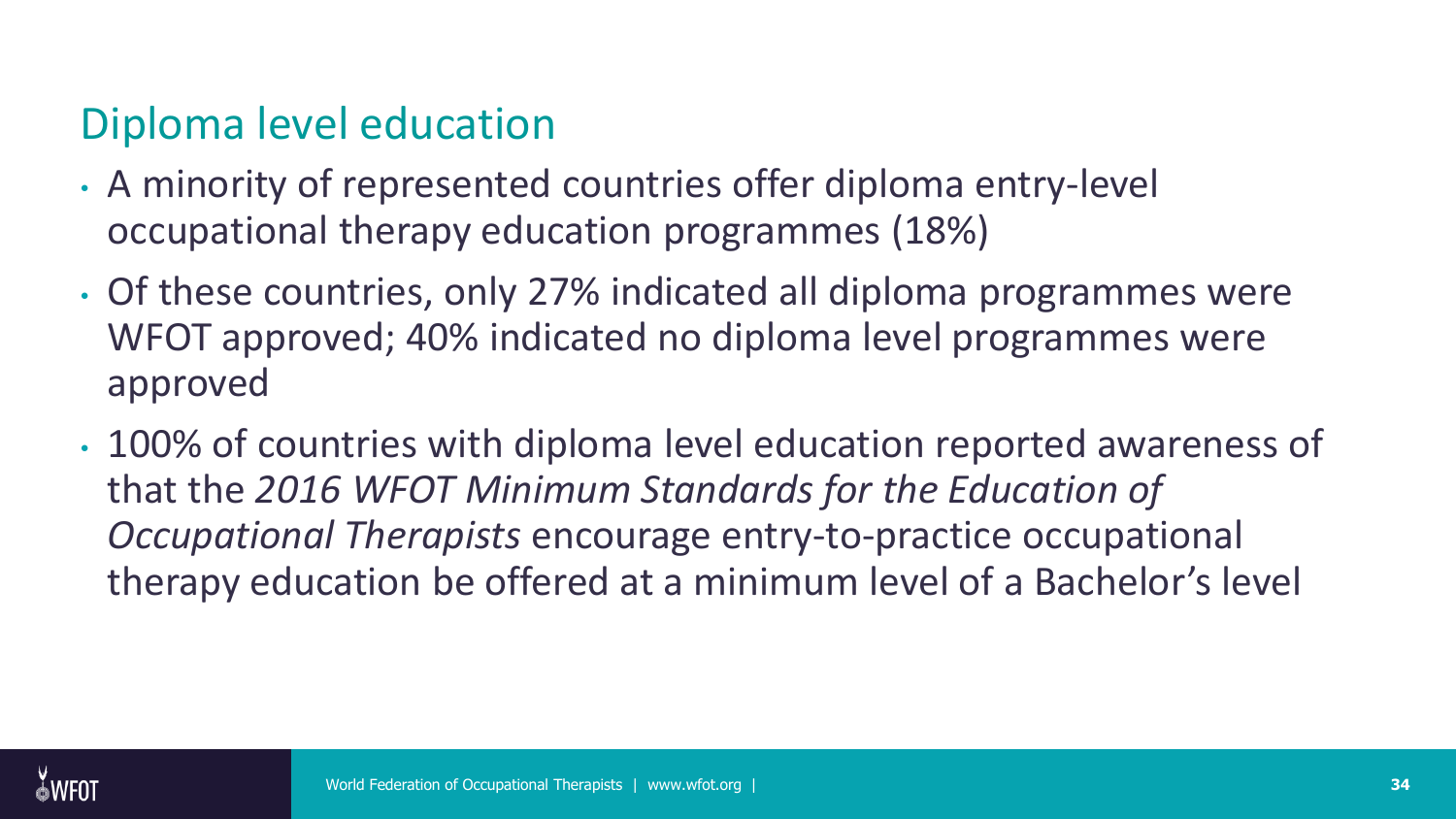## Diploma level education (cont'd)

- The majority of countries/regions (60%) have one or two diploma level programmes; 27% have more than 21 programmes
- Eight countries/regions have no goals/plans to transition diploma programmes to a degree level, including three with more than 21 programmes and two with diploma level education programmes approved by WFOT
- Factors highly rated for influencing such a transition included awareness of competency requirements for occupational therapists and the demand for occupational therapy services
- Upgrading programmes are available in seven countries/regions